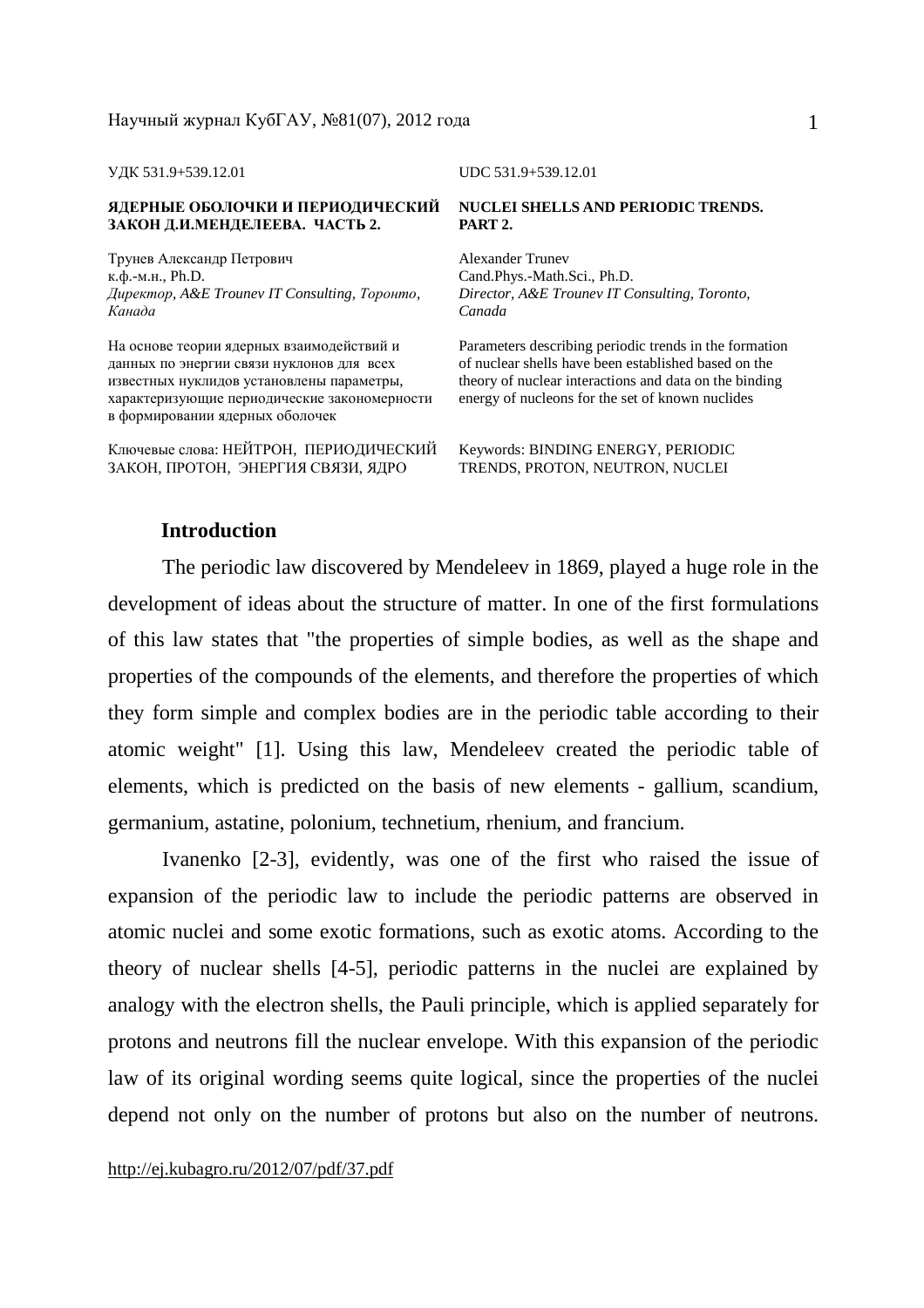Thus, the properties of nuclei and the properties of atoms of chemical elements due to the same type on the basis of quantum mechanics and the Pauli principle.

At present, the binding energy of the nucleon measured with high accuracy for almost all known nuclides. However, in contrast to the ionization energy of the atoms, the dependence of the binding energy of the number of nucleons does not contain any explicit reference to the existence of nuclear shells. However, attempts to establish the presence of known nuclear shells and the so-called magic numbers for the deviation from the standard binding energy trend of the Weiszäcker's semiempirical model [6] and other models [7]. In the present work we investigated the dependence of the energy of the nucleons for all known nuclides with the use of Wolfram Mathematica 8 [8] and three models of the binding energy:

- 1) Semi-empirical model;
- 2) 5D model of nuclear interactions [9-11];
- 3) Information model [12].

The parameters of all models were determined locally for the isotopes of each element. Found that in all three cases, model parameters have a similar behavior depending on the number of protons, which indicates the presence of the internal structure of nuclei.

### **5D model description**

You may notice that the periodic law in the original formulation of Mendeleev is local, as relates properties of simple substances with their atomic weight, which at the time when the law was formulated, was determined by weighing in the gravitational field of the earth. Such a correlation properties of substances and their gravitational properties are reasonable. To answer the question about the fundamental causes that lead to a law of periodicity in nature, consider a general model of atomic nuclei and atoms of matter [10-11]. In this model, the properties of matter are determined by the parameters of the metric tensor in 5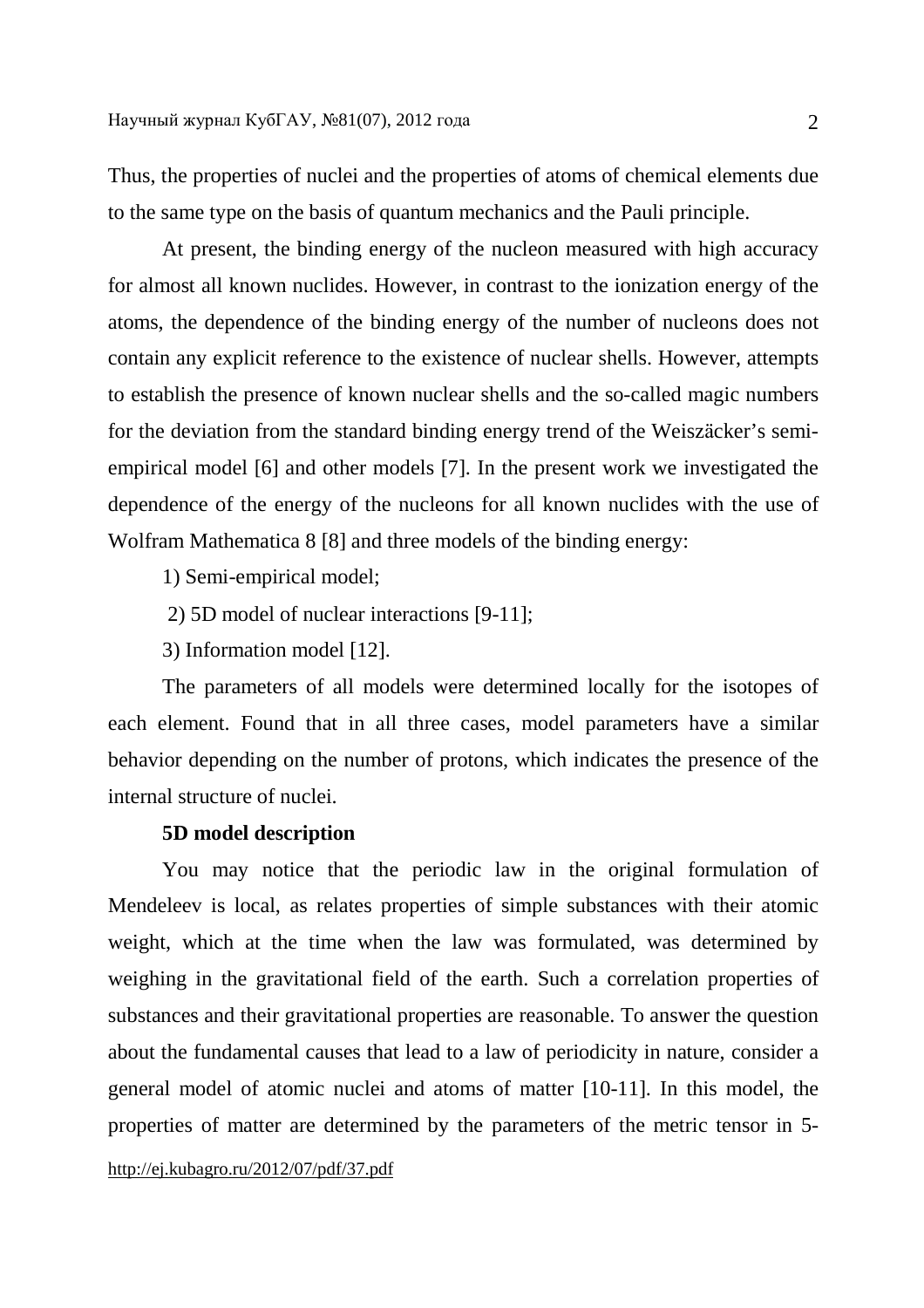dimensional space, which depend on a combination of charge and gravitational properties of the central core in the form [9]

$$
k = 2gM_A^3c^2/Q^4, \quad e^2/k = 2gM_A/c^2 \tag{1}
$$

Here *γ*,*c*,*Q* - the gravitational constant, the speed of light and charge of the nucleus, respectively. About the nature of the charge will be assumed that the source is an electric charge, but it can be screened in various natural fields. The mechanisms of screening and related fields are discussed below. In the case of proton and electron parameters of the metric tensor (1) are presented in Table 1.

Table 1: The metric tensor parameters

|    | k. 1/m       | ρ            | $r_{\rm max}$ , m | r <sub>min</sub> , m |
|----|--------------|--------------|-------------------|----------------------|
| е- | 1.703163E-28 | 4.799488E-43 | 5.87E+27          | 2.81799E-15          |
| p+ | 1.054395E-18 | 1.618178E-36 | $9.48E+17$        | 1.5347E-18           |

Note that the maximum scale  $r_{\text{max}} = 1/k$  in the case of an electron exceeds the size of the observable universe, while for protons this scale is about 100 light-years. The minimum is the scale  $r_{\text{min}} = e/k = e^2/mc^2$  corresponds to the classical radius of a charged particle, which in the case of a proton and an electron is commensurate with the scale and the weak nuclear interactions.

<http://ej.kubagro.ru/2012/07/pdf/37.pdf> It is easy to see that the second parameter of the model (1) directly included in the formula for the Mendeleev's periodic law [1]. Combining the parameters, we find the nuclear charge in the form:  $Q = e^{3/2} c^2 / k \sqrt{2g}$ . Consequently, the periodic law in its present formulation can also be expressed through the parameters of the metric tensor (1). The metric tensor can be expanded in the vicinity of a massive center of gravity in five-dimensional space in powers of the dimensionless distance to the source,  $\tilde{r} = kr$ , here  $r = \sqrt{x^2 + y^2 + z^2}$ . Consider the form of the metric tensor, which arises when holding the first three terms in the expansion of the metric in the case of central force field with the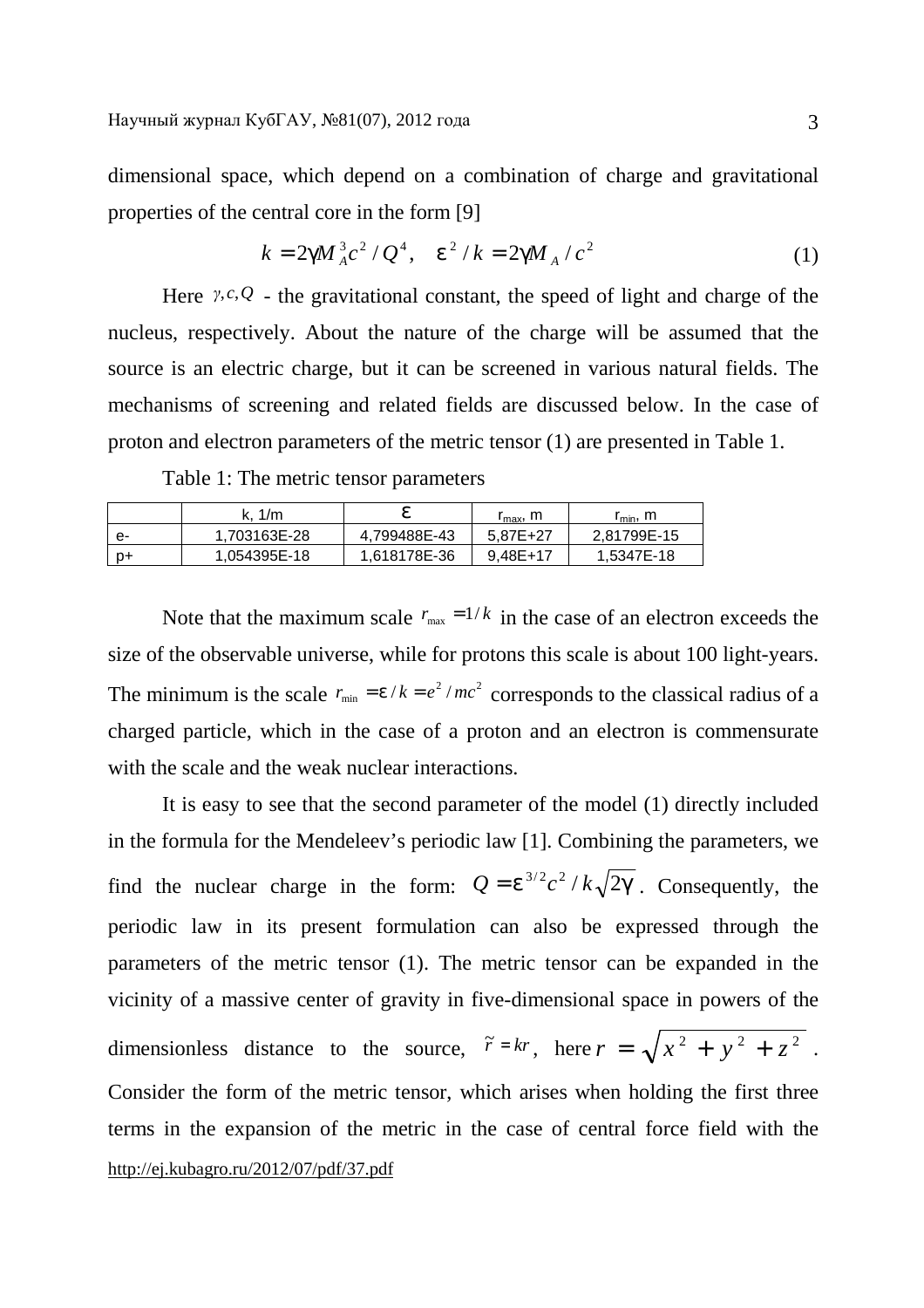gravitational potential in the Newton's form. This choice of metric is justified, primarily because of the specified building the superposition principle holds. Suppose  $x^1 = ct$ ,  $x^2 = x$ ,  $x^3 = y$ ,  $x^4 = z$ , in this notation we have for the square of the interval in the 4-dimensional space:

$$
ds^{2} = (1+2j/c^{2})c^{2}dt^{2} - (1-2j/c^{2})(dx^{2} + dy^{2} + dz^{2})
$$
  
\n
$$
j = -\frac{gM}{r}
$$
 (2)

Assuming that  $e^2/k = 2gM/c^2$  we arrive at the expression of the interval depending on the parameters of the metric in the five-dimensional space:

$$
ds^{2} = (1 - e^{2} / k)c^{2}dt^{2} - (1 + e^{2} / k)(dx^{2} + dy^{2} + dz^{2})
$$
\n(3)

Further, we note that in this case the metric tensor in four dimensions is diagonal with components

$$
g_{11} = 1 - e^2 / kr
$$
;  $g_{22} = g_{33} = g_{44} = -(1 + e^2 / kr)$  (4)

We define the vector potential of the source associated with the center of gravity in the form

$$
g_1 = e/kr, \quad \mathbf{g} = g_1 \mathbf{u} \tag{5}
$$

Here **u** is a vector in three dimensional spaces, which we define below. Hence, we find the scalar and vector potential of electromagnetic field

$$
\dot{J}_e = \frac{Q}{r} = \frac{Mc^2}{e} \frac{e}{kr}, \quad A = j_e \mathbf{u}
$$
 (6)

To describe the motion of matter in the light of its wave properties, we assume that the standard Hamilton-Jacobi equation in the relativistic mechanics and the Klein-Gordon equation in quantum mechanics arise as a consequence of the wave equation in five-dimensional space [9]. This equation can generally be written as:

$$
\frac{1}{\sqrt{-G}} \frac{\partial}{\partial x^m} \left( \sqrt{-G} G^{mn} \frac{\partial}{\partial x^n} \Psi \right) = 0 \tag{7}
$$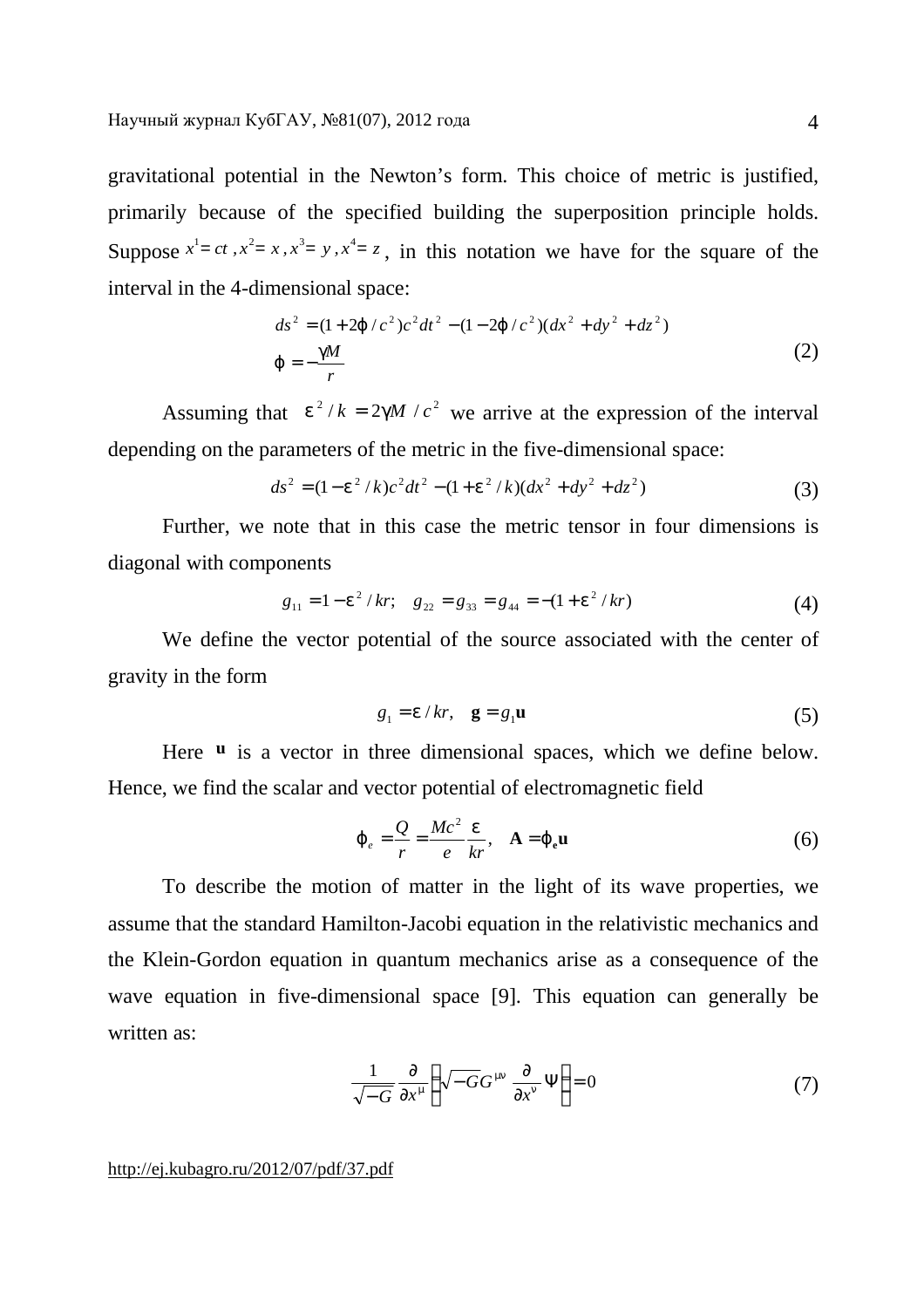Here  $\Psi$  - the wave function describing, according to (7), the scalar field in five-dimensional space;  $G^k$  - the contravariant metric tensor,

$$
G^{ik} = h^{-1} \begin{pmatrix} I_1 & 0 & 0 & 0 & -g^1 \\ 0 & I_2 & 0 & 0 & -g^2 \\ 0 & 0 & I_2 & 0 & -g^3 \\ 0 & 0 & 0 & I_2 & -g^4 \\ -g^1 & -g^2 & -g^3 & -g^4 & I \end{pmatrix}
$$
(8)  

$$
I_1 = (1 - e^2 / kr)^{-1}; \quad I_2 = -(1 + e^2 / kr)^{-1}
$$

$$
g1 = I1g1, g2 = I2g2, g3 = I2g3, g4 = I2g4
$$
  
\n
$$
I = 1 + I1g12 + I2(g22 + g32 + g42); G = h5/(ab3); h = (kr)2.
$$

We further note that in the investigated metrics, depending only on the radial coordinate, is true the following relation

$$
F^{\,m} = h \frac{\partial}{\partial x^{\,m}} \left( \sqrt{-G} G^{\,mn} \right) = h \frac{\partial r}{\partial x^{\,m}} \frac{d}{dr} \left( \sqrt{-G} G^{\,mn} \right) \tag{9}
$$

Taking into account the expressions (8) and (9), we write the wave equation (7) as

$$
\frac{I_1}{c^2} \frac{\partial^2 \Psi}{\partial t^2} - \frac{I_2}{\nabla^2 \Psi + \lambda \frac{\partial^2 \Psi}{\partial \rho^2} - 2g^i \frac{\partial^2 \Psi}{\partial x^i \partial \rho} + F^{\mu} \frac{\partial \Psi}{\partial x^{\mu}} = 0
$$
\n(10)

Note that the last term in equation (10) is of the order  $h^2k = k^5r^4 \ll 1$ . Consequently, this term can be dropped in the problems, the characteristic scale which is considerably less than the maximum scale in Table 1. Equation (10) is remarkable in that it does not contain any parameters that characterize the scalar field. The field acquires a mass and charge, not only electric, but also strong in the process of interaction with the central body, which is due only to the metric of 5 dimensional space [9-11].

Consider the problem of the motion of matter around the charged center of gravity, which has an electrical charge and strong, for example, around the proton. In the process of solving this problem is necessary to define the inertial mass of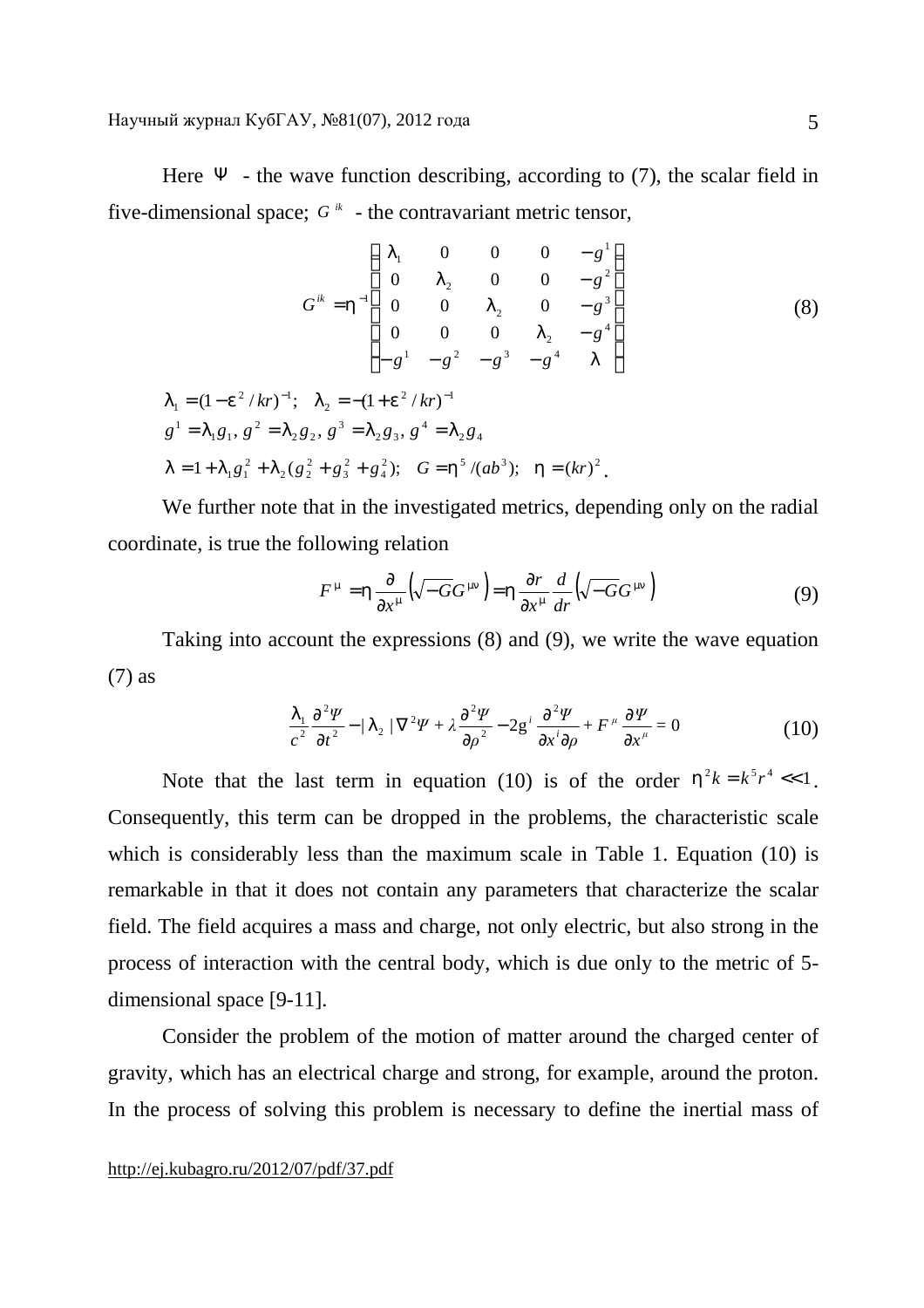matter and energy ties. Since equation (10) is linear and homogeneous, this problem can be solved in general.

We introduce a polar coordinate system  $(r, f, z)$  with the z axis is directed along the vector potential (8), we put in equation (10)

$$
\Psi = y(r) \exp(i l f + i k_z z - i w t - i k_r r)
$$
\n(11)

Separating the variables, we find that the radial distribution of matter is described by the following equation (here we dropped, because of its smallness, the last term in equation (10)):

$$
-\frac{I_1 w^2}{c^2} y - \frac{I_2}{I_2} \left( y_r + \frac{1}{r} y_r - \frac{l^2}{r^2} y - k_z^2 y \right) - \lambda k_x^2 y + 2 g^1 c^{-1} w k_x y - 2 g^2 k_z k_x y = 0 \quad (12)
$$

Consider the solutions (12) in the case when one can neglect the influence of gravity, i.e.  $I_1 \approx -I_2 \approx 1$  but  $I = 1 + g_1^2 (1 - u^2) \neq 1$ . Under these conditions, equation (16) reduces to

$$
-\frac{w^2}{c^2}y - \left(y_{rr} + \frac{1}{r}y_r - \frac{l^2}{r^2}y - k_z^2y\right) - \lambda k_{r}^2y + 2g^1c^{-1}wk_ry - 2g^2k_zk_ry = 0 \qquad (13)
$$

In general, the solution of equation (13) can be represented in the form of a power series [10-11]

$$
y = \frac{\exp(-\widetilde{r})}{\widetilde{r}^a} \sum_{j=0}^n c_j \widetilde{r}^j
$$
 (14)

It is indicated  $\tilde{r} = r / r_n$ . Substituting (14) in equation (13), we find

$$
(a^{2} - l^{2} + k_{u}) \sum_{j=0}^{n} c_{j} \tilde{r}^{j-2} + (2a - 1 + k_{g}r_{n}) \sum_{j=0}^{n} c_{j} \tilde{r}^{j-1} +
$$
  

$$
(1 - k_{z}^{2}r_{n}^{2} + K^{2}r_{n}^{2}) \sum_{j=0}^{n} c_{j} \tilde{r}^{j} - \sum_{j=0}^{n} j c_{j} \tilde{r}^{j-1} - 2a \sum_{j=0}^{n} j c_{j} \tilde{r}^{j-2} +
$$
  

$$
\sum_{j=0}^{n} c_{j} j(j-1) \tilde{r}^{j-2} = 0
$$
 (15)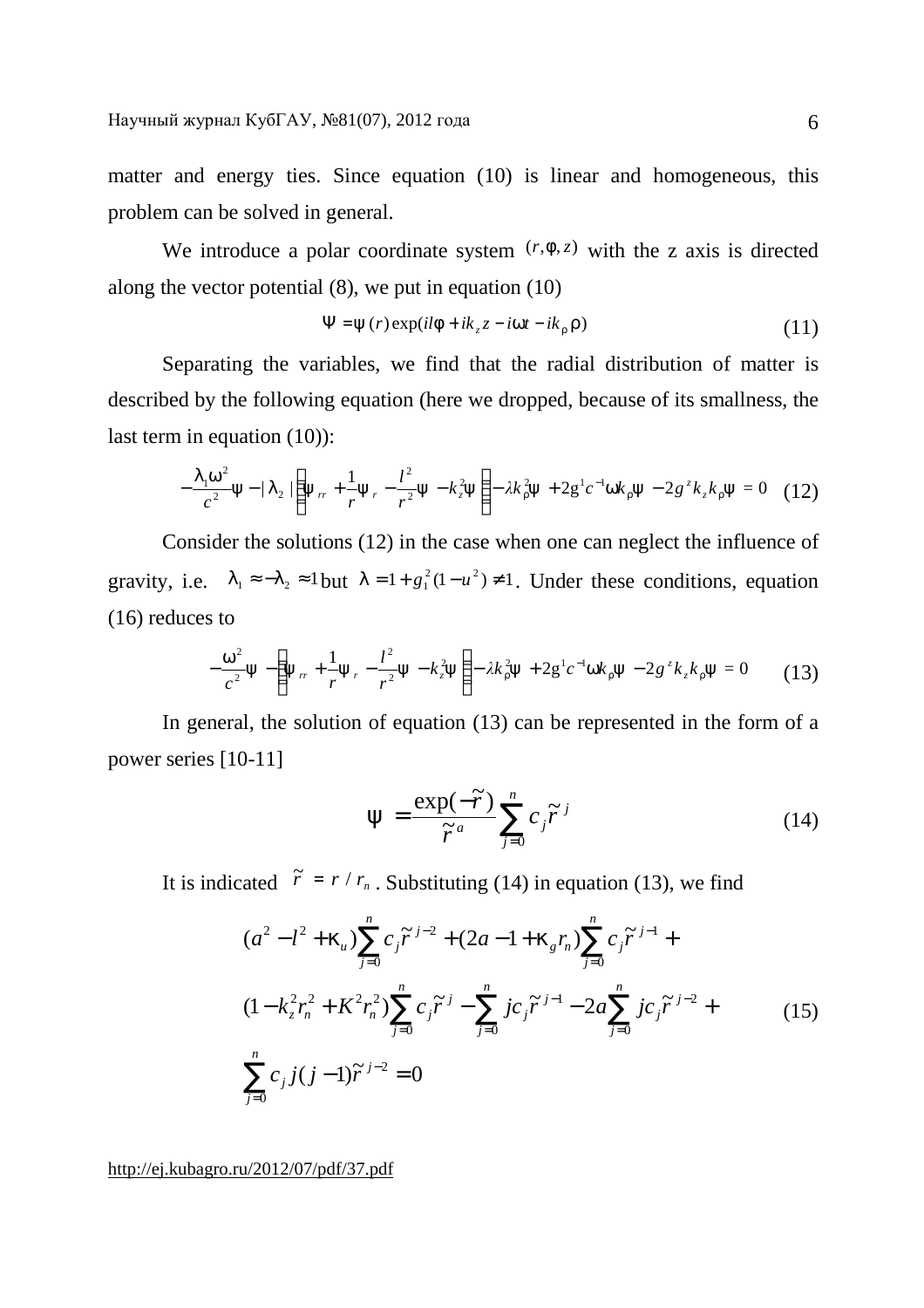$$
k_{u} = (1 - u^{2})k_{r}^{2}e^{2} / k^{2} , K^{2} = k_{r}^{2} + w^{2}/c^{2}, k_{g} = -2ek_{r}(k_{z}u_{z} + w/c)/k > 0.
$$

Hence, equating coefficients of like powers, we obtain the equations relating the parameters of the model in the case of excited states

$$
a = \sqrt{l^2 - k_u}, \quad r_n = \frac{n + 1 - 2a}{k_g}, \quad \frac{1}{r_n^2} - k_z^2 + k_r^2 + \frac{w^2}{c^2} = 0 \tag{16}
$$

The second equation (16) holds only for values of the exponent, for which the inequality  $2a \le n+1$  is true. Hence, we find an equation for determining the energy levels

$$
\frac{4e^2k_r^2}{k^2(n+1-2a)^2}\left(k_zu_z+\frac{w}{c}\right)^2-k_z^2+k_r^2+\frac{w^2}{c^2}=0\tag{17}
$$

Equation (17) was used to model the binding energy of nucleons in the nucleus for the entire set of known nuclides [10-11]. In the model [10-11], the core consists of "pure" proton interacting with a scalar field. Part of the "pure" proton is screened by forming N neutrons, as a result there is an atom, consisting of the electron shell and nucleus with electric charge eZ, number of nucleons  $A = Z + N$ , mass excess  $ME = M - A$ , and the binding energy

$$
E_b = Z(m_e + m_p) + Nm_n - (ME + A \cdot m_u),
$$
  
\n
$$
m_u = m({}^{12}C)/12 \approx 931.494028 \text{ MeV}
$$

Note that we using the standard expression of the mass excess in atomic units. Since two types of charges - scalar and vector, appear in this problem the effect of screening manifests itself not only with respect to the scalar charge (which leads to the formation of neutrons), but also in terms of the vector of the charge, which leads to the formation of the nucleons.

It should be noted that the original metric in the five-dimensional space defined by the metric tensor, which depends only on the parameters of the central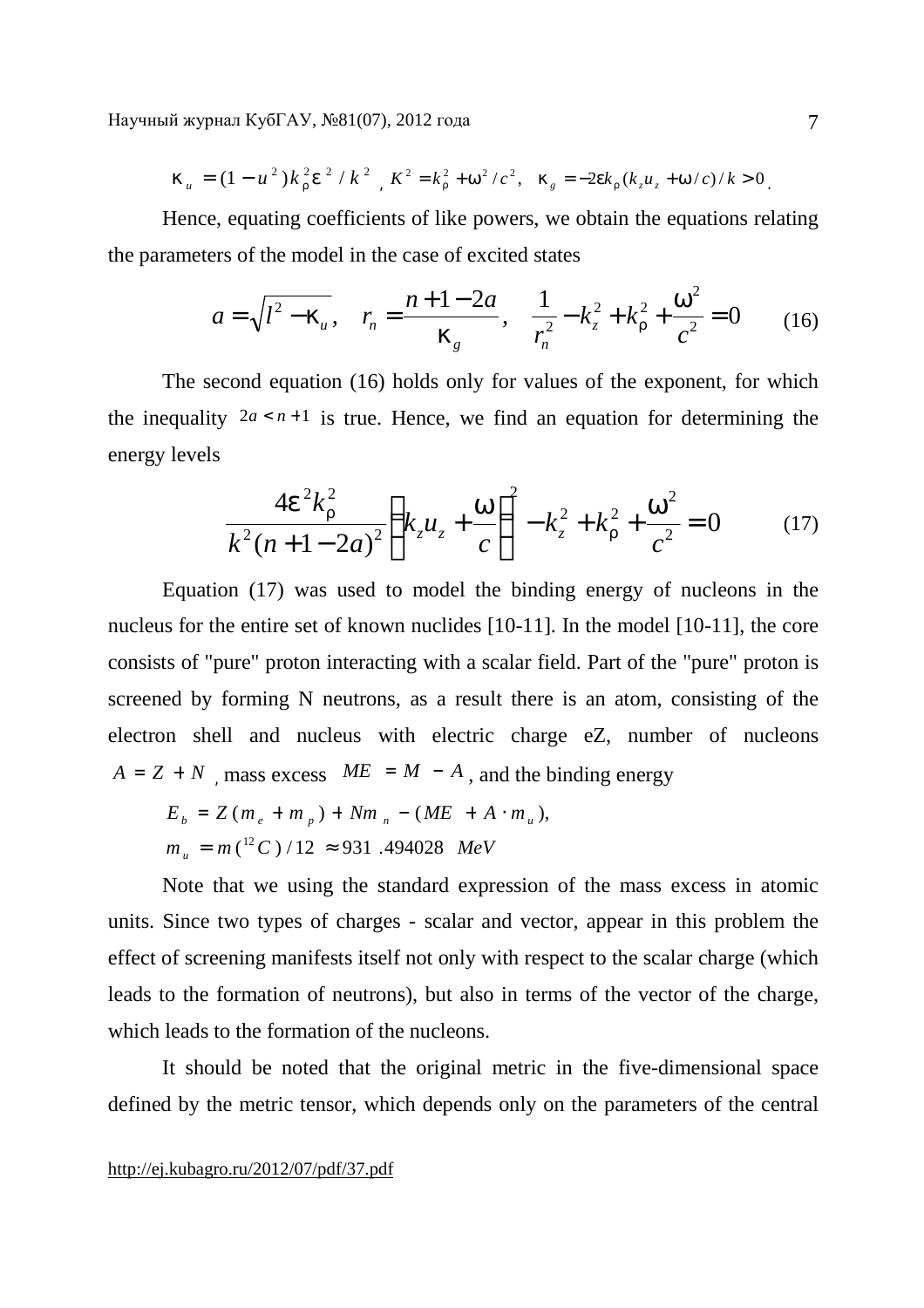body, i.e. of the total charge and total mass of the nucleons. Different shells can be formed depending on the combination of the charge and mass of the nucleus:

1) Nucleon shell, in which all charges are screened, therefore  $e/k = A^2 e^2 / A m_p c^2 = A e^2 / m_p c^2$ ;

2) Neutron shell, in which we have  $e/k = Ne^2/m_p c^2$ ;

3) Proton shell, in which  $e/k = Ze^2/m_p c^2$ .

Using the electron mass and Planck's constant, we define the dimensionless parameters of the model in the form

$$
a = \frac{e^2}{\mathbf{h}c}, \ S = \frac{(\mathbf{h}k_r)^2}{(m_e c)^2}, \ P = \frac{\mathbf{h}k_z}{m_e c}, \ E = \frac{\mathbf{h}w}{m_e c^2}
$$
  

$$
b_{nl}^X = \frac{4 X^2 (am_e / m_p)^2}{\left(n + 1 - 2\sqrt{l^2 - (1 - u^2)SX^2 (am_e / m_p)^2}\right)^2}
$$
(18)

Here  $X = A, N, Z$  in the case of the nucleon, neutron and proton shells, respectively.

Solving equation (17) with respect to energy, we find

$$
E_{nl}^X = \frac{-Sb_{nl}^X Pu \pm i\sqrt{-\left(Sb_{nl}^X Pu\right)^2 + \left(Sb_{nl}^X + 1\right)\left(S - P^2 + Sb_{nl}^X P^2 u^2\right)}}{\left(Sb_{nl}^X + 1\right)}\tag{19}
$$

Note that the parameter in the energy equation (19) can be both real and complex values, which correspond to states with finite lifetime. Given that for most nuclides the decay time is large enough quantity; it can be assumed that the imaginary part of the right-hand side of equation (19) is a small value, which corresponds to a small value of the radicand. Hence we find that for these states the following relation between the parameters

$$
P^{2} = \frac{S(Sb_{nl}^{X} + 1)}{1 + Sb_{nl}^{X}(1 - u^{2})}
$$
 (20)

Substituting in the momentum equation (19), we have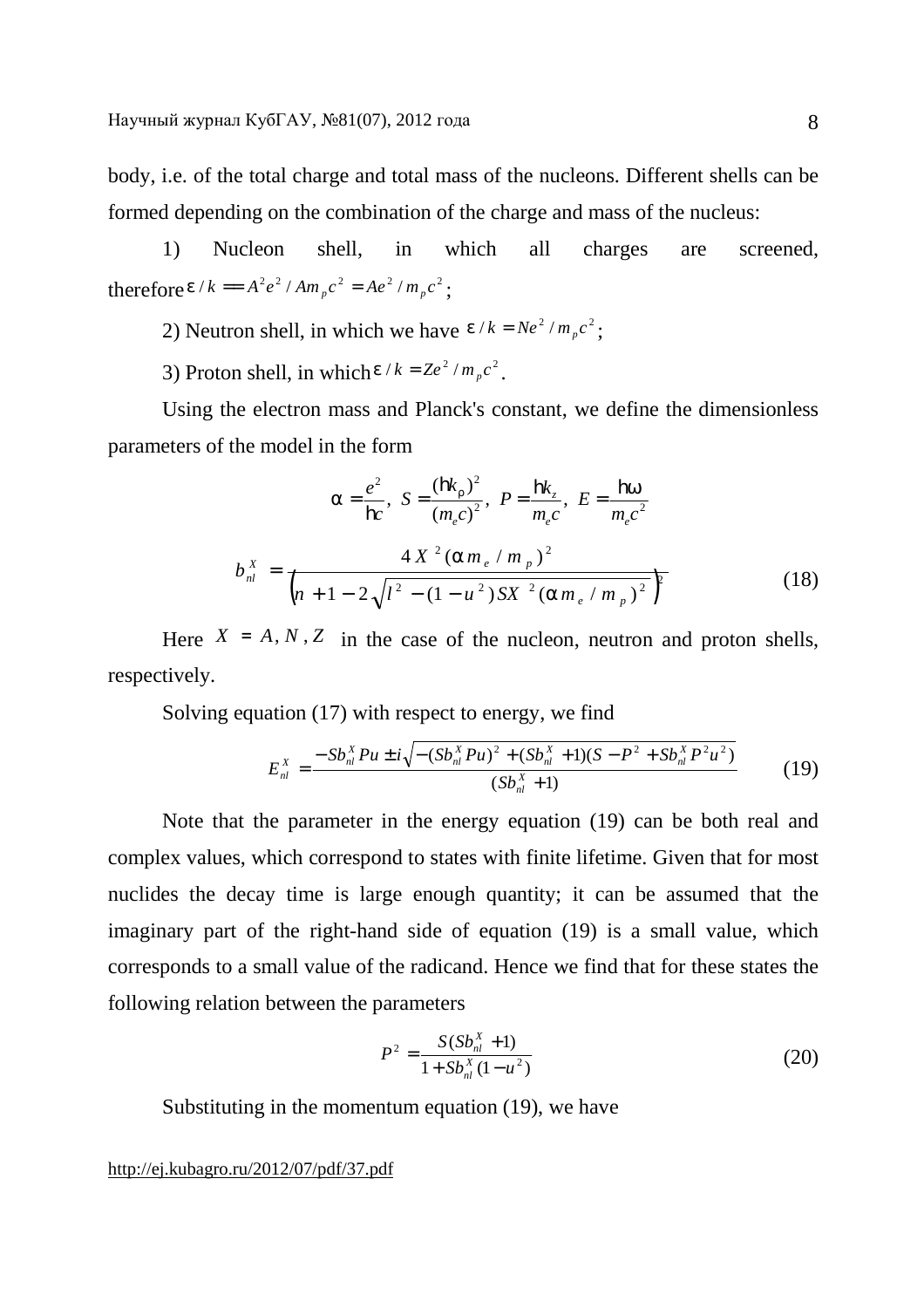$$
E_{nl}^{X} = \frac{S^{3/2}b_{nl}^{X}u}{\sqrt{(Sb_{nl}^{X} + 1)(1 + Sb_{nl}^{X}(1 - u^{2}))}}
$$
(21)

Hence, we find the dependence of the binding energy per nucleon in the ground state

$$
E_{0a}^{X} / A = \frac{S^{3/2} b_0 u X^2 / A}{\sqrt{(Sb_0 X^2 + 1)(1 + Sb_0 X^2 (1 - u^2))}}
$$
(22)

It is indicated  $b_0 = (2am_e/m_p(1-2a))^2$ . Thus, we have established a link the energy of the state parameters with the interaction parameter. Note that the energy of ground state (22) depends on the magnitude of the vector charge, which appears in equations  $(5)$  -  $(6)$ . In [11] have shown that this shows the difference between the interaction of nucleons in nuclei, where the parameter  $u \neq 0$ , and the interaction between electrons and atomic nuclei, in which  $u = 0$ .

Equation (22) allows us to describe the dependence of the binding energy of the number of nucleons for all nuclides. The computational model is constructed as follows. Suppose that, based on equation (22) was able to accurately determine the binding energy of one of the isotopes of an element. Without loss of generality we can assume that this is isotope, which contains the minimum number of neutrons. Then the binding energy of all other isotopes of element is defined by

$$
\frac{E(N,Z)}{A} = \frac{E_{0a}^{A}(N_{\min},Z)}{Z+N_{\min}} + \frac{E_{0a}^{N}(N,Z)}{Z+N} - \frac{E_{0a}^{N}(N_{\min},Z)}{Z+N_{\min}}
$$
(23)

Model (23) contains the arbitrary choice of the interaction parameter  $Sb_0$ . Further, without loss of generality we assume that  $Sb_0 = 1$ , therefore a momentum scale in the fifth dimension appearing in equations  $(11)$  -  $(17)$  is established.

### **Computation of the binding energy of nucleons**

We consider three models of the binding energy of nucleons. Standard Weiszäcker semi-empirical model has the form [13]: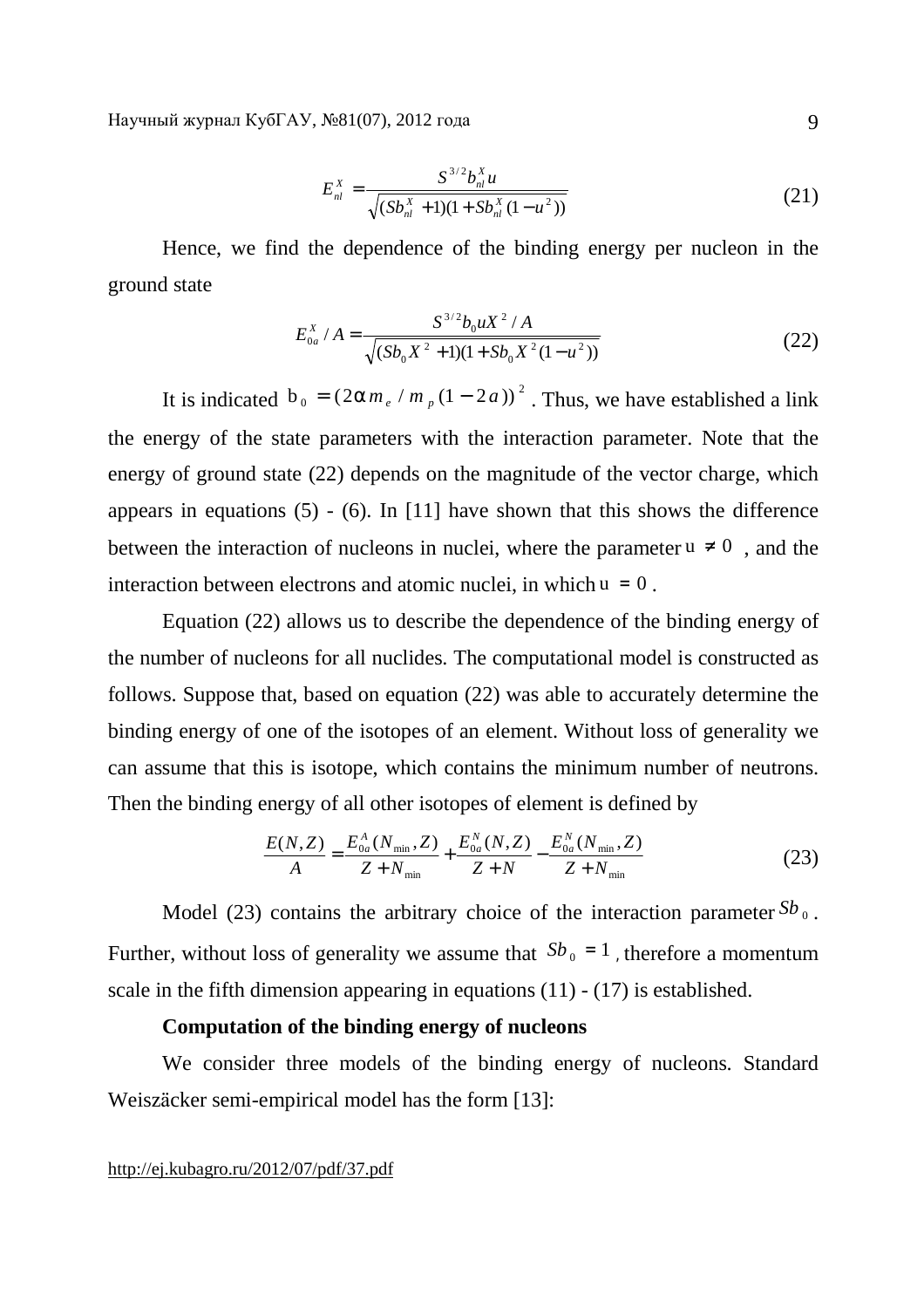$$
E_b = a_v A - a_s A^{2/3} - a_c Z^2 A^{-1/3} - a_A (N - Z)^2 A^{-1} + a_s A^{-3/4}
$$
 (24)

The first term on the right side of (24) describes the increase in binding energy due to the increase in the volume of the system, the second term is due to the contribution of surface energy, the third term describes the contribution of the electric charge of protons, the fourth term due to the contribution of the Fermi energy of nucleons, and finally, the fifth term describes the pairing energy. Since the model (24) depends on five parameters, and model (23), only three, we fix two parameters in equation (24). First, we assume  $a_s = 17.23$  that is consistent with the known data [6]. Second, we assume  $a_5 = 0$  that due to the specifics of the problem, in which the model parameters are defined locally for a given value of the nuclear charge, and in this case there is no sufficient data to determine this parameter. Consequently, it is necessary to determine the three parameters of the model  $a_v$ ,  $a_e$ ,  $a_A$ , depending on the number of protons Z.

5D model of the binding energy (23) depends on three parameters. For a given number of protons can be represented as

$$
E_b / A = a + \frac{bN^2 / A}{\sqrt{(N^2 + 1)(1 + k(gN)^2)}}
$$
 (25)

The problem is to find the values of model parameters  $(25)$   $a, b, g$ , depending on the number of protons Z.

The information model is based on the binding energy changes in terms of energy of a thermodynamic system

$$
dE = TdS - PdV
$$

We can assume that in the case of core contributions of pressure and volume is described by the first term on the right side of equation (24), and entropy of the system varies with the number of neutrons, like the entropy of a discrete set [12], thus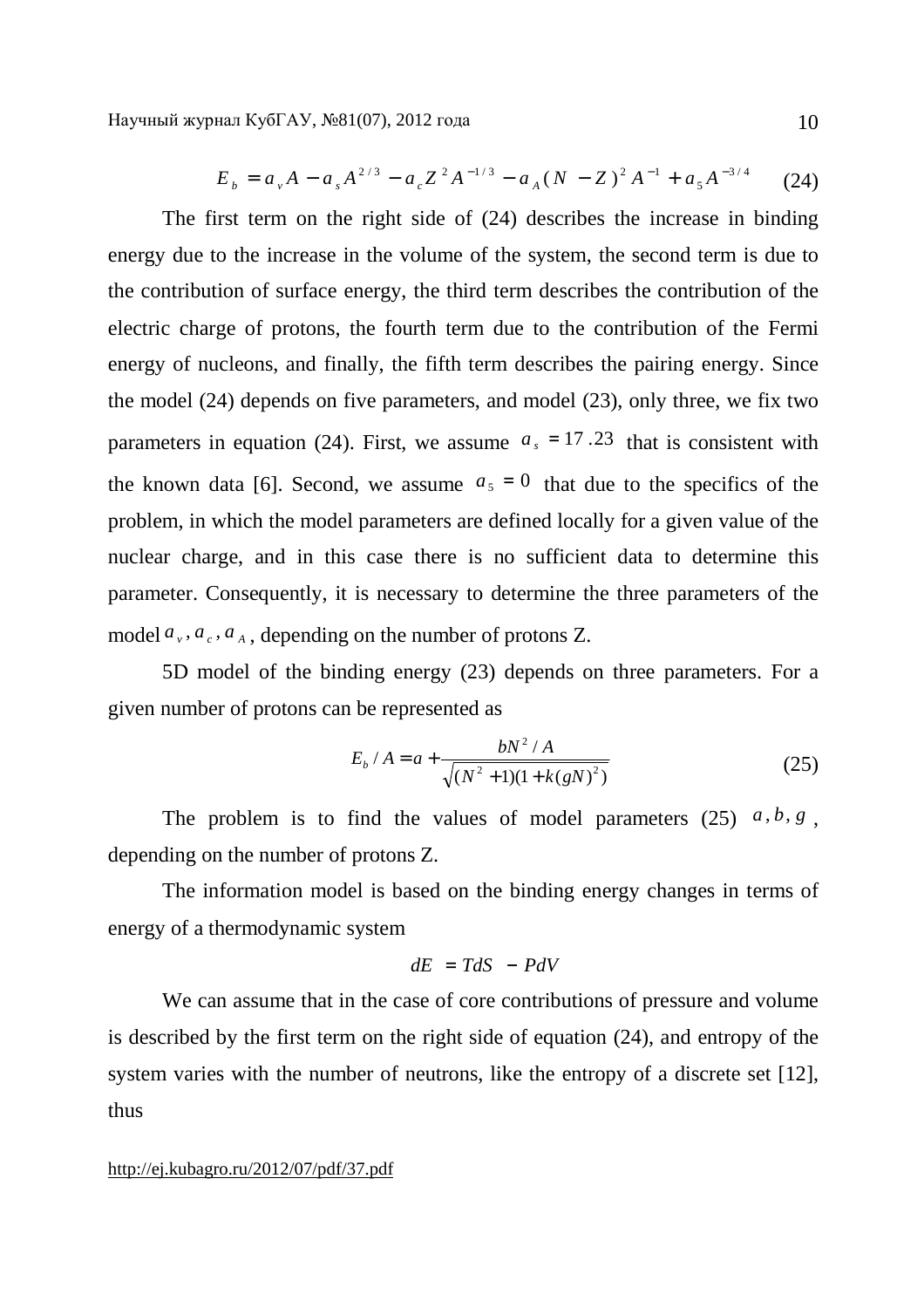$$
E_b / A = a_1 + b_1 (N / A) (-\ln(N / A) + g_1)
$$
\n(26)

Note that in the system Mathematica 8 [8] has built a database of isotopes IsotopeData [], and the procedure for finding the parameters of linear and nonlinear models - Fit, FindFit, NonlinearModelFit. The coefficients of the three models (24) - (26) were calculated in the system [8] for the isotopes of chemical elements (Appendix B shows an example for the model (24)). Model (25) is rigid, so in the calculation of its parameters is introduced numerical coefficient k, which provides the convergence of the solution (see example below in Appendix section). Model (26) can be used without change, but in some cases, a sign in front of the logarithm should be replaced with the opposite sign on the initial iteration. Three models can be compared with experimental data (the corresponding code shows in the Appendix). Results comparing the three models are shown in Figure 1 for isotopes of O, F, Fe, Ni, Pt, Au curves of different colors - green, red and blue for models (24), (25), (26), respectively.

Parameters of the three models, calculated for the number of protons from 4 to 94 are summarized in Table 2.



<http://ej.kubagro.ru/2012/07/pdf/37.pdf>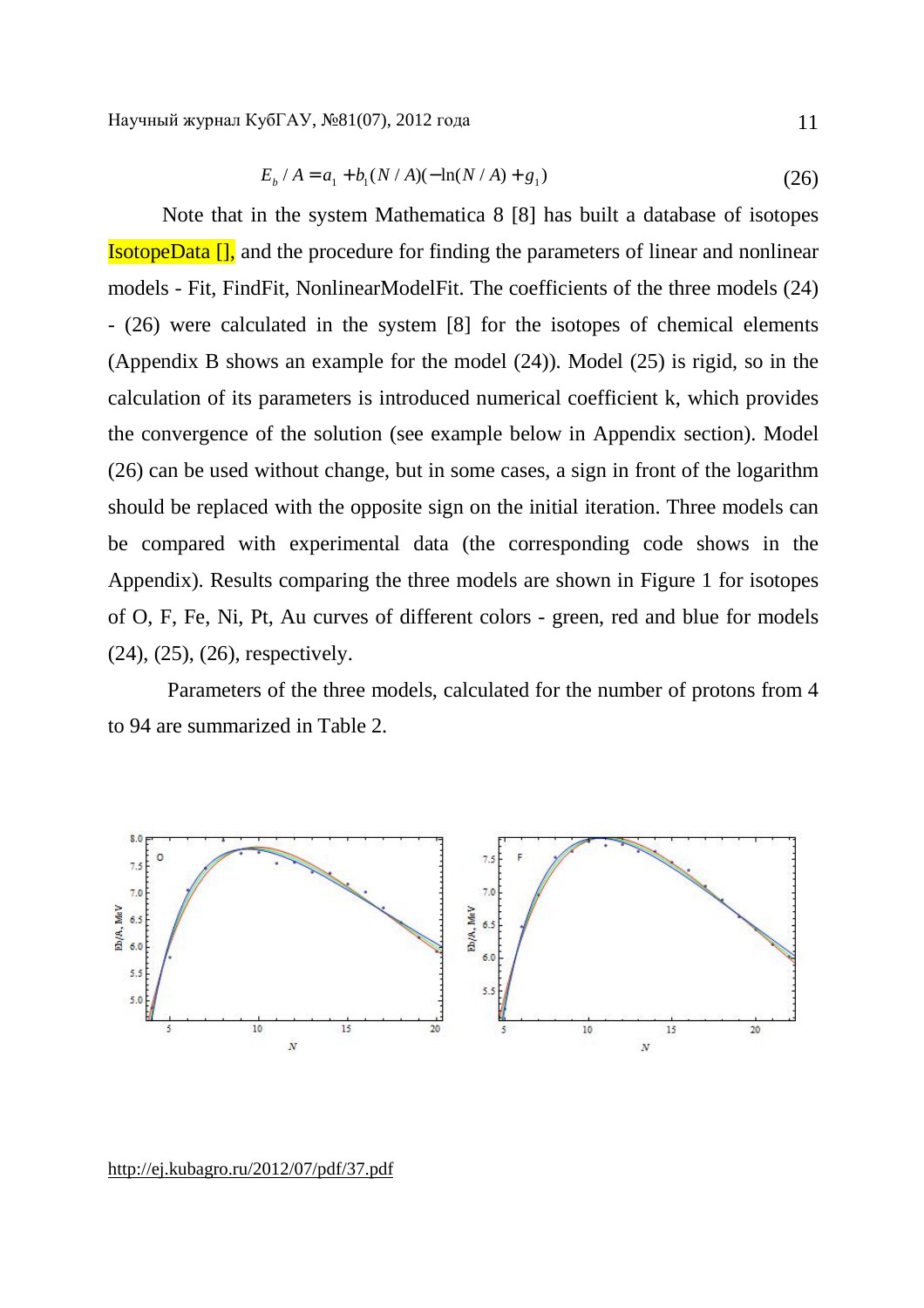

Figure 1: Comparison of three models for the isotopes O, F, Fe, Ni, Pt, Au: the green lines – Weiszäcker's model (24), red lines - 5D model (25), blue lines an information model.

| Z  | a          | b       | g         | a1         | b1      | g1       | av      | ac          | aА      |
|----|------------|---------|-----------|------------|---------|----------|---------|-------------|---------|
| 4  | $-3.62481$ | 27.327  | 0.0422609 | $-20.4234$ | 51.3442 | 0.355978 | 14.7091 | $-0.449354$ | 15.4203 |
| 5  | $-2.52089$ | 23.6371 | 0.0247448 | $-14.204$  | 39.0915 | 0.361751 | 13.8749 | $-0.548336$ | 12.7719 |
| 6  | $-2.68681$ | 25.3876 | 0.0165681 | $-19.5433$ | 50.4696 | 0.366144 | 14.4986 | $-0.1836$   | 14.5216 |
| 7  | $-3.85908$ | 28.2342 | 0.0114133 | $-26.5208$ | 63.2546 | 0.378508 | 14.8815 | 0.262532    | 16.6353 |
| 8  | $-3.79443$ | 28.7792 | 0.0086387 | $-29.0956$ | 68.485  | 0.382158 | 15.1319 | 0.377706    | 17.331  |
| 9  | $-4.02073$ | 29.1897 | 0.0067492 | $-31.347$  | 72.4102 | 0.38568  | 15.0451 | 0.461668    | 17.8339 |
| 10 | $-3.90832$ | 29.5351 | 0.0055812 | $-32.327$  | 74.7037 | 0.384548 | 15.066  | 0.447392    | 18.1195 |
| 11 | $-4.34471$ | 30.6186 | 0.0045588 | $-34.9852$ | 79.4571 | 0.387794 | 15.1316 | 0.538501    | 18.9135 |
| 12 | $-4.75363$ | 32.0398 | 0.0037947 | $-34.9742$ | 79.891  | 0.386432 | 15.2473 | 0.556375    | 19.3312 |
| 13 | $-4.49257$ | 31.4826 | 0.0032596 | -34.4678   | 78.9237 | 0.387226 | 15.0955 | 0.520236    | 19.0377 |
|    |            |         |           |            |         |          |         |             |         |

Table 2: The calculated parameters of models (24) (25) and (26).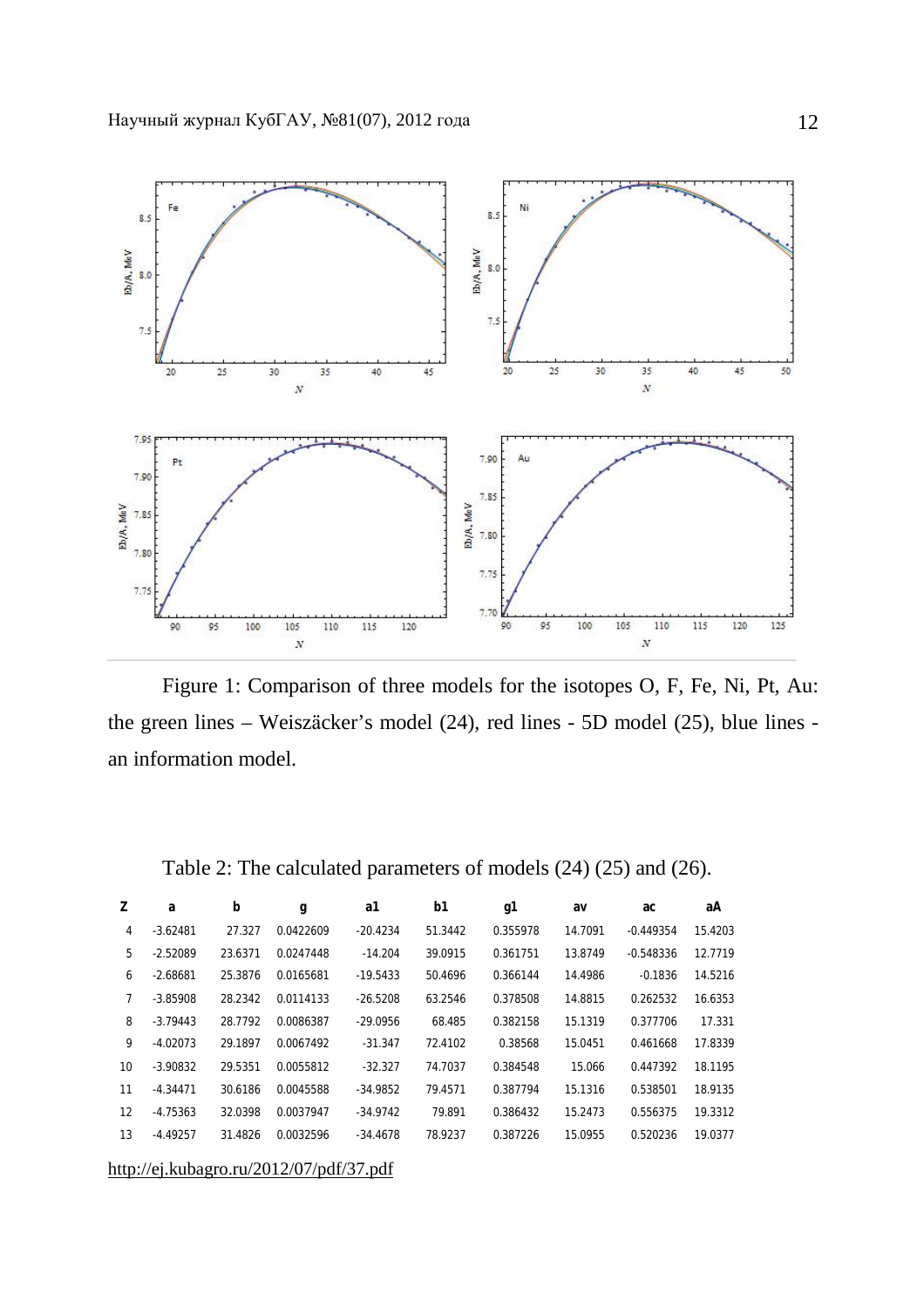| 14 | -4.86299   | 32.9161 | 0.0028544 | $-33.7932$ | 78.1938 | 0.38417  | 15.1093 | 0.489994 | 19.3225 |
|----|------------|---------|-----------|------------|---------|----------|---------|----------|---------|
| 15 | -4.92823   | 32.9845 | 0.0024462 | $-34.6704$ | 79.514  | 0.38844  | 15.1402 | 0.532441 | 19.4656 |
| 16 | -4.57793   | 32.2025 | 0.0021184 | $-34.6231$ | 79.3658 | 0.391189 | 15.1662 | 0.53731  | 19.208  |
| 17 | $-4.4887$  | 31.7784 | 0.0018284 | $-34.6721$ | 79.0368 | 0.396352 | 15.1746 | 0.568718 | 19.024  |
| 18 | -4.20688   | 31.1873 | 0.0016155 | $-34.0293$ | 77.7887 | 0.398887 | 15.1715 | 0.559632 | 18.6967 |
| 19 | $-4.56505$ | 32.023  | 0.0014452 | $-35.2885$ | 79.9604 | 0.400381 | 15.1961 | 0.58579  | 19.1674 |
| 20 | -4.64648   | 32.4197 | 0.0013115 | $-35.6665$ | 80.765  | 0.400448 | 15.2171 | 0.580203 | 19.3655 |
| 21 | $-5.26814$ | 33.8858 | 0.00119   | $-38.196$  | 85.348  | 0.400375 | 15.2774 | 0.617602 | 20.2984 |
| 22 | $-5.67551$ | 35.0752 | 0.0010958 | $-40.1961$ | 89.2201 | 0.398872 | 15.3419 | 0.628125 | 21.0693 |
| 23 | $-6.05237$ | 35.9337 | 0.0009984 | $-41.5921$ | 91.6283 | 0.400196 | 15.3843 | 0.651503 | 21.5696 |
| 24 | $-6.11985$ | 36.2127 | 0.0009177 | $-41.99$   | 92.3902 | 0.400701 | 15.4094 | 0.648387 | 21.7216 |
| 25 | $-6.24784$ | 36.4664 | 0.0008418 | -42.4793   | 93.1508 | 0.401959 | 15.4076 | 0.653399 | 21.8633 |
| 26 | $-6.28165$ | 36.6336 | 0.0007779 | $-41.7491$ | 91.9181 | 0.401584 | 15.3744 | 0.633746 | 21.7385 |
| 27 | $-5.91711$ | 35.5786 | 0.0007103 | $-40.9674$ | 90.2611 | 0.403841 | 15.3089 | 0.622372 | 21.2347 |
| 28 | -5.78781   | 35.2243 | 0.0006501 | -39.7398   | 87.903  | 0.405936 | 15.3041 | 0.614025 | 20.8196 |
| 29 | -4.99568   | 33.1639 | 0.0006016 | $-39.4301$ | 87.1016 | 0.408116 | 15.1827 | 0.590204 | 20.1834 |
| 30 | $-4.57451$ | 32.0833 | 0.0005569 | $-38.1885$ | 84.7455 | 0.409463 | 15.0929 | 0.566158 | 19.6017 |
| 31 | $-4.63175$ | 32.0402 | 0.0005134 | $-38.5366$ | 85.1258 | 0.411775 | 15.099  | 0.577839 | 19.6222 |
| 32 | -4.63363   | 32.0235 | 0.0004795 | $-38.6924$ | 85.3594 | 0.412437 | 15.0928 | 0.575169 | 19.6399 |
| 33 | -4.89913   | 32.5176 | 0.0004462 | -39.7378   | 87.0587 | 0.413959 | 15.1314 | 0.593458 | 19.9647 |
| 34 | -4.92286   | 32.5903 | 0.0004204 | $-42.1626$ | 91.2954 | 0.415514 | 15.2229 | 0.61443  | 20.4833 |
| 35 | $-5.32932$ | 33.4376 | 0.0003932 | -43.7459   | 93.9747 | 0.416771 | 15.2993 | 0.639397 | 21.0178 |
| 36 | $-5.73261$ | 34.4072 | 0.0003708 | $-45.5038$ | 97.1115 | 0.417121 | 15.4002 | 0.659816 | 21.6395 |
| 37 | $-6.02828$ | 35.0052 | 0.0003487 | -46.3959   | 98.5568 | 0.418232 | 15.4387 | 0.673052 | 21.9657 |
| 38 | $-6.30199$ | 35.6495 | 0.0003294 | $-47.6848$ | 100.826 | 0.418783 | 15.5158 | 0.686486 | 22.3972 |
| 39 | $-5.99714$ | 34.8385 | 0.0003117 | $-47.4196$ | 100.218 | 0.419675 | 15.4344 | 0.670048 | 22.0897 |
| 40 | -5.80949   | 34.4269 | 0.0002976 | $-46.5407$ | 98.6955 | 0.419209 | 15.3424 | 0.644418 | 21.7953 |
| 41 | $-5.29964$ | 33.138  | 0.0002831 | $-45.367$  | 96.4927 | 0.41975  | 15.1905 | 0.61341  | 21.1702 |
| 42 | $-5.18736$ | 32.8917 | 0.0002706 | $-44.7795$ | 95.4757 | 0.419392 | 15.1213 | 0.594908 | 20.9812 |
| 43 | -4.72927   | 31.7071 | 0.0002573 | $-43.0526$ | 92.2911 | 0.419885 | 14.9618 | 0.56367  | 20.276  |
| 44 | $-4.68112$ | 31.5894 | 0.0002456 | $-42.7163$ | 91.6774 | 0.420027 | 14.925  | 0.553454 | 20.1688 |
| 45 | $-4.30091$ | 30.5779 | 0.0002333 | -40.9962   | 88.4722 | 0.420954 | 14.787  | 0.528102 | 19.5122 |
| 46 | $-3.98847$ | 29.8081 | 0.0002226 | $-39.6453$ | 86.0108 | 0.421472 | 14.688  | 0.506142 | 19.0082 |
| 47 | $-3.01173$ | 27.3123 | 0.0002095 | $-36.5769$ | 80.3064 | 0.423684 | 14.4568 | 0.463584 | 17.6412 |
| 48 | $-2.82675$ | 26.8101 | 0.0001988 | $-35.6621$ | 78.5572 | 0.425169 | 14.4103 | 0.454071 | 17.2941 |
| 49 | $-2.64241$ | 26.2272 | 0.0001878 | $-34.8193$ | 76.8483 | 0.427347 | 14.3553 | 0.447902 | 16.9268 |
| 50 | $-2.75243$ | 26.3929 | 0.0001774 | $-35.0131$ | 77.0089 | 0.429706 | 14.4058 | 0.458403 | 16.982  |
| 51 | $-3.10147$ | 27.0323 | 0.0001675 | $-36.9114$ | 80.0647 | 0.432777 | 14.5294 | 0.489927 | 17.5059 |
| 52 | $-4.1087$  | 29.2927 | 0.0001595 | $-40.8443$ | 86.8587 | 0.434208 | 14.8168 | 0.548111 | 18.9091 |
| 53 | $-4.88685$ | 30.9368 | 0.0001512 | $-44.1034$ | 92.3213 | 0.436673 | 15.0542 | 0.599221 | 19.986  |
| 54 | $-5.77758$ | 32.9822 | 0.0001456 | $-47.6512$ | 98.5393 | 0.436678 | 15.2876 | 0.642985 | 21.2657 |
| 55 | $-6.49219$ | 34.5295 | 0.0001395 | $-50.793$  | 103.932 | 0.437431 | 15.4808 | 0.68223  | 22.3091 |
| 56 | $-6.55646$ | 34.6463 | 0.0001344 | $-50.8494$ | 103.993 | 0.437599 | 15.4654 | 0.677452 | 22.3435 |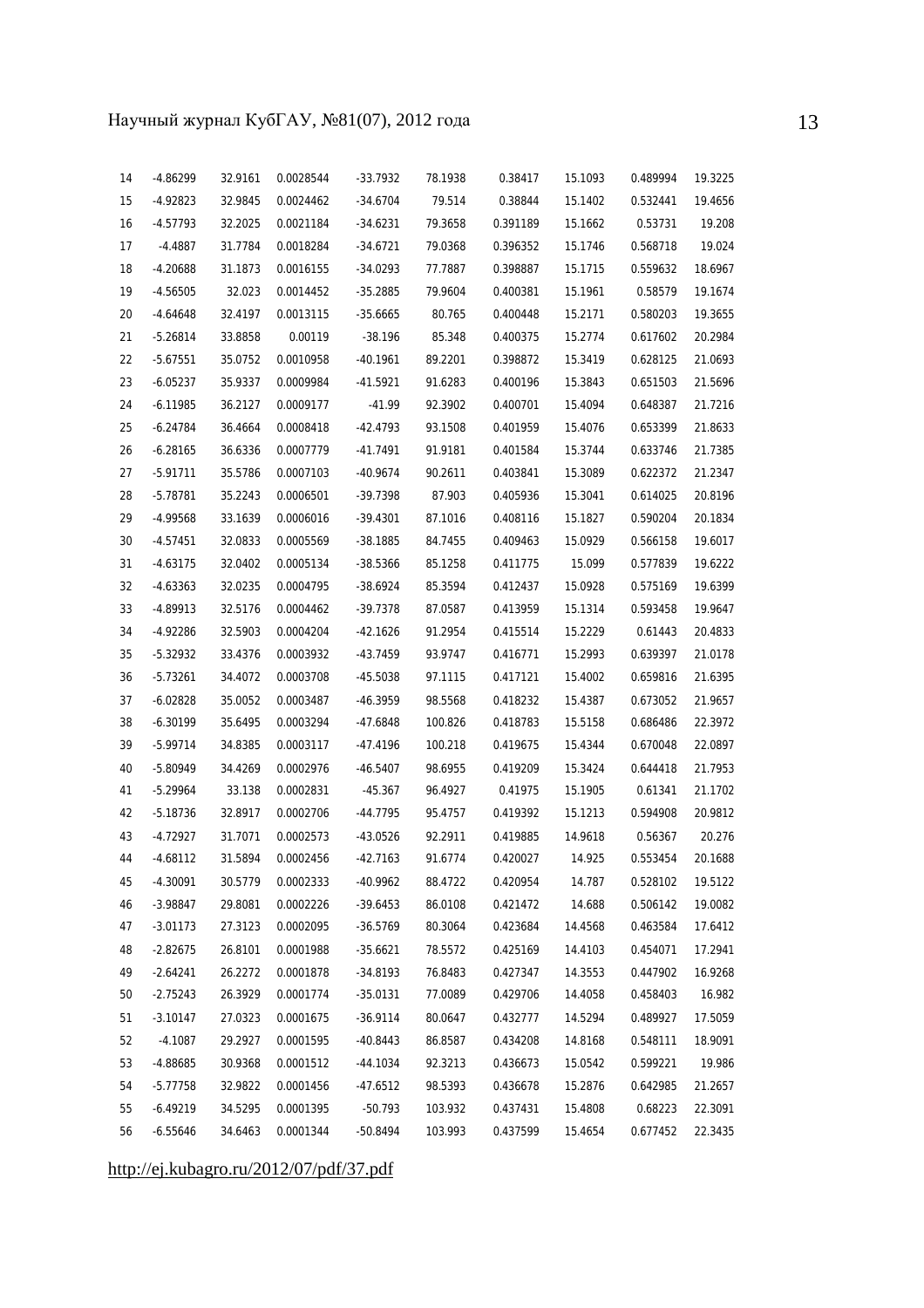| 57 | $-6.71471$ | 34.8831 | 0.0001287 | $-51.7677$  | 105.403 | 0.439024     | 15.5096 | 0.688154 | 22.5647 |
|----|------------|---------|-----------|-------------|---------|--------------|---------|----------|---------|
| 58 | $-6.77462$ | 34.9917 | 0.0001243 | $-51.8113$  | 105.447 | 0.43912      | 15.4913 | 0.682866 | 22.5949 |
| 59 | $-6.61779$ | 34.5162 | 0.0001194 | $-50.9097$  | 103.723 | 0.439992     | 15.4053 | 0.669129 | 22.2552 |
| 60 | $-6.64243$ | 34.5196 | 0.0001151 | $-51.3111$  | 104.33  | 0.440713     | 15.414  | 0.669337 | 22.3221 |
| 61 | $-6.5384$  | 34.155  | 0.0001105 | $-50.6191$  | 102.949 | 0.441853     | 15.3515 | 0.660245 | 22.0511 |
| 62 | $-6.571$   | 34.1944 | 0.0001069 | $-50.5155$  | 102.727 | 0.442029     | 15.3256 | 0.654196 | 22.0297 |
| 63 | $-6.54571$ | 34.0061 | 0.0001026 | $-50.1268$  | 101.863 | 0.44335      | 15.2915 | 0.650338 | 21.8645 |
| 64 | $-6.60085$ | 34.0906 | 9.923E-05 | $-51.0797$  | 103.449 | 0.443885     | 15.3239 | 0.654754 | 22.0742 |
| 65 | $-6.50471$ | 33.7317 | 9.524E-05 | $-50.3913$  | 102.047 | 0.445361     | 15.272  | 0.647954 | 21.799  |
| 66 | $-6.38636$ | 33.4135 | 9.218E-05 | $-49.6857$  | 100.758 | 0.445726     | 15.2046 | 0.635322 | 21.5537 |
| 67 | $-6.25463$ | 32.9776 | 8.857E-05 | -48.8482    | 99.1038 | 0.447197     | 15.1396 | 0.626537 | 21.2265 |
| 68 | $-5.86922$ | 32.0605 | 8.596E-05 | $-47.5027$  | 96.7233 | 0.447365     | 15.0027 | 0.602623 | 20.6984 |
| 69 | $-5.54572$ | 31.1761 | 8.249E-05 | $-45.8781$  | 93.681  | 0.449166     | 14.8826 | 0.585267 | 20.0847 |
| 70 | $-5.1355$  | 30.2033 | 8.013E-05 | -44.3569    | 91.0016 | 0.449317     | 14.7324 | 0.560059 | 19.5073 |
| 71 | $-5.13124$ | 30.0637 | 7.707E-05 | $-44.2486$  | 90.6327 | 0.450782     | 14.7158 | 0.559955 | 19.4139 |
| 72 | $-5.1398$  | 30.0561 | 7.505E-05 | -44.8237    | 91.6306 | 0.45047      | 14.7088 | 0.558424 | 19.5368 |
| 73 | -5.08636   | 29.7848 | 7.199E-05 | $-44.3017$  | 90.492  | 0.452533     | 14.6794 | 0.556499 | 19.3111 |
| 74 | $-5.15849$ | 29.8641 | 6.949E-05 | $-44.7317$  | 91.095  | 0.4538       | 14.7085 | 0.56144  | 19.3941 |
| 75 | $-5.18135$ | 29.7528 | 6.652E-05 | $-44.5443$  | 90.5021 | 0.456279     | 14.7143 | 0.56513  | 19.2703 |
| 76 | -4.81392   | 28.8112 | 6.396E-05 | $-42.837$   | 87.3653 | 0.458217     | 14.5937 | 0.546876 | 18.628  |
| 77 | $-4.739$   | 28.4772 | 6.119E-05 | $-42.4773$  | 86.4801 | 0.46079      | 14.5782 | 0.547303 | 18.4114 |
| 78 | $-4.3432$  | 27.458  | 5.861E-05 | $-40.8502$  | 83.4595 | 0.463247     | 14.4649 | 0.530748 | 17.7622 |
| 79 | $-4.11711$ | 26.7572 | 5.566E-05 | $-40.1393$  | 81.9009 | 0.46695      | 14.4327 | 0.528879 | 17.367  |
| 80 | -5.44848   | 29.7541 | 5.483E-05 | $-45.8294$  | 91.7441 | 0.465145     | 14.85   | 0.591188 | 19.3432 |
| 81 | $-6.3089$  | 31.5529 | 5.29E-05  | $-50.0175$  | 98.6963 | 0.466802     | 15.1852 | 0.643356 | 20.6374 |
| 82 | $-7.35854$ | 33.897  | 5.192E-05 | -54.2297    | 105.945 | 0.465925     | 15.4981 | 0.688685 | 22.1181 |
| 83 | $-10.6838$ | 41.2669 | 5.081E-05 | $-69.5929$  | 132.156 | 0.465622     | 16.6923 | 0.86676  | 27.1828 |
| 84 | $-12.0013$ | 44.1892 | 4.977E-05 | $-75.7497$  | 142.678 | 0.465302     | 17.1429 | 0.930859 | 29.2048 |
| 85 | $-14.341$  | 49.3045 | 4.842E-05 | -87.2432    | 162.142 | 0.465986     | 18.0281 | 1.06011  | 32.8569 |
| 86 | $-13.1541$ | 46.6637 | 4.754E-05 | $-57.8229$  | 112.377 | 0.461763     | 17.588  | 0.991697 | 31.3175 |
| 87 | $-12.0067$ | 44.0411 | 4.647E-05 | $-10.9011$  | 33.4322 | 0.416778     | 17.1993 | 0.933971 | 29.8626 |
| 88 | $-10.7392$ | 41.227  | 4.573E-05 | $-33.0918$  | 70.7649 | 0.449922     | 16.6866 | 0.857065 | 28.0244 |
| 89 | $-9.3985$  | 38.2087 | 4.493E-05 | $-0.240897$ | 15.592  | 0.333918     | 16.162  | 0.781219 | 26.1047 |
| 90 | $-7.66393$ | 34.3582 | 4.437E-05 | 1.39374     | 12.7593 | 0.305706     | 15.468  | 0.680812 | 23.5375 |
| 91 | $-6.60717$ | 31.912  | 4.33E-05  | 1.25935     | 12.7706 | 0.319387     | 15.048  | 0.622713 | 21.8927 |
| 92 | $-5.29195$ | 28.9599 | 4.261E-05 | 4.6173      | 7.29986 | 0.171406     | 14.5418 | 0.55151  | 19.9757 |
| 93 | $-10.3571$ | 39.5927 | 3.857E-05 | 5.70092     | 5.94733 | 0.0177703    | 16.745  | 0.867284 | 27.4873 |
| 94 | $-10.6928$ | 40.2478 | 3.754E-05 | 6.13997     | 5.31963 | $-0.0623392$ | 16.8843 | 0.884977 | 27.9953 |

The Appendix provides the text of programs to calculate and plot the model parameters on the number of protons - Fig. 2-4. The parameters of all three models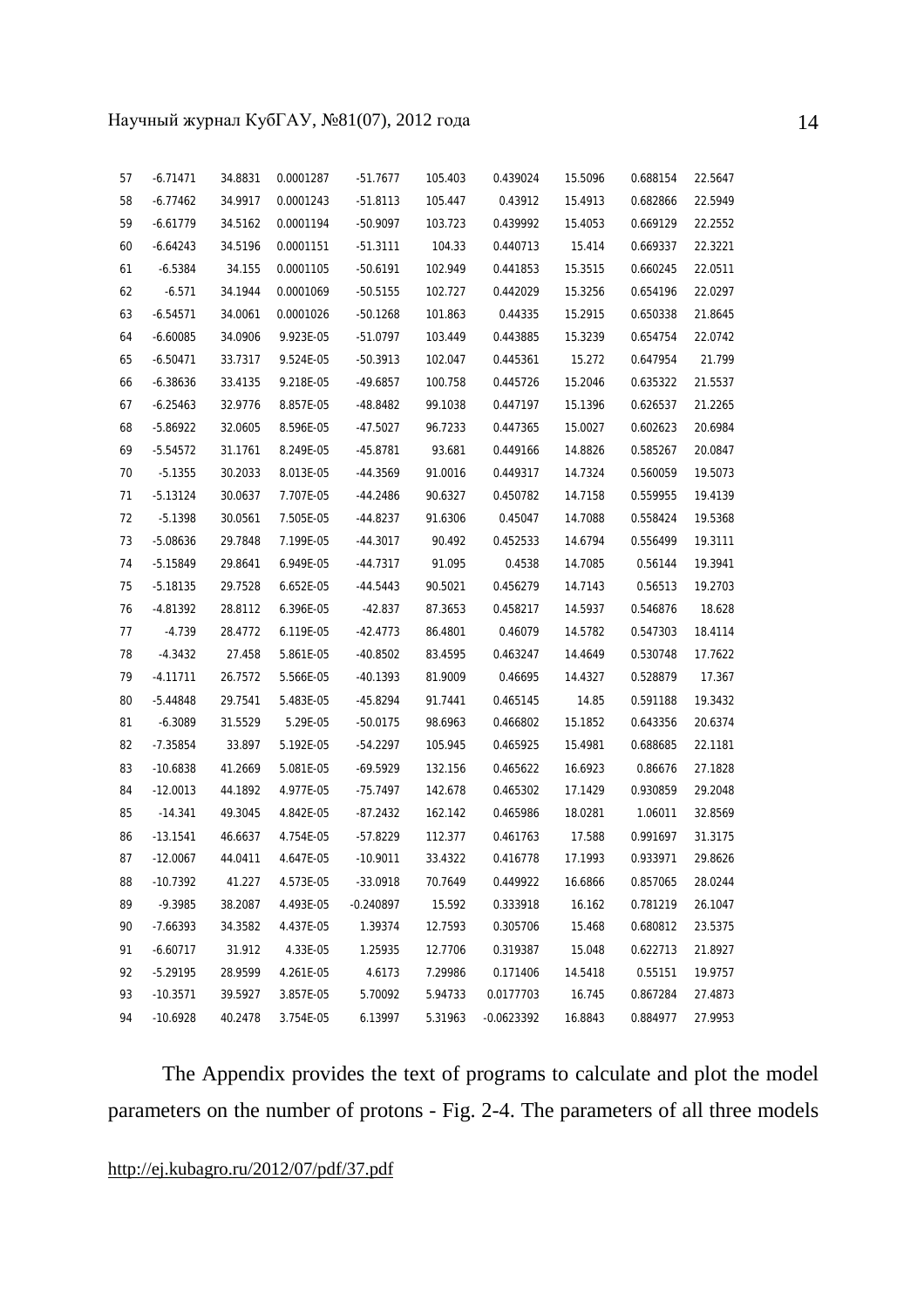vary with the number of protons. Since the 5D model is rigid, it uses the aboveintroduced coefficient k, which provides the convergence of solutions depending on the number of protons in the form  $k = 0.9592/Z^{2.209}$ . Shown in Fig. 3 parameter g is calculated with respect to this factor.

Analyzing the data given in Table 2 and Fig. 2-4, we can conclude that there is no universal model that describes the entire set of nuclides. From the data presented in Fig. 1, it follows that all three models describe equally well the binding energy of the isotopes of individual elements. In this sense, the model of Weiszäcker cannot be regarded as a universal model, even with the term describing the pairing energy.



Figure2: The dependence of Weiszäcker model parameters on the number of protons, the lower figures show the value of standard deviation RSquared and maximum absolute prediction error of the binding energy - MaxError.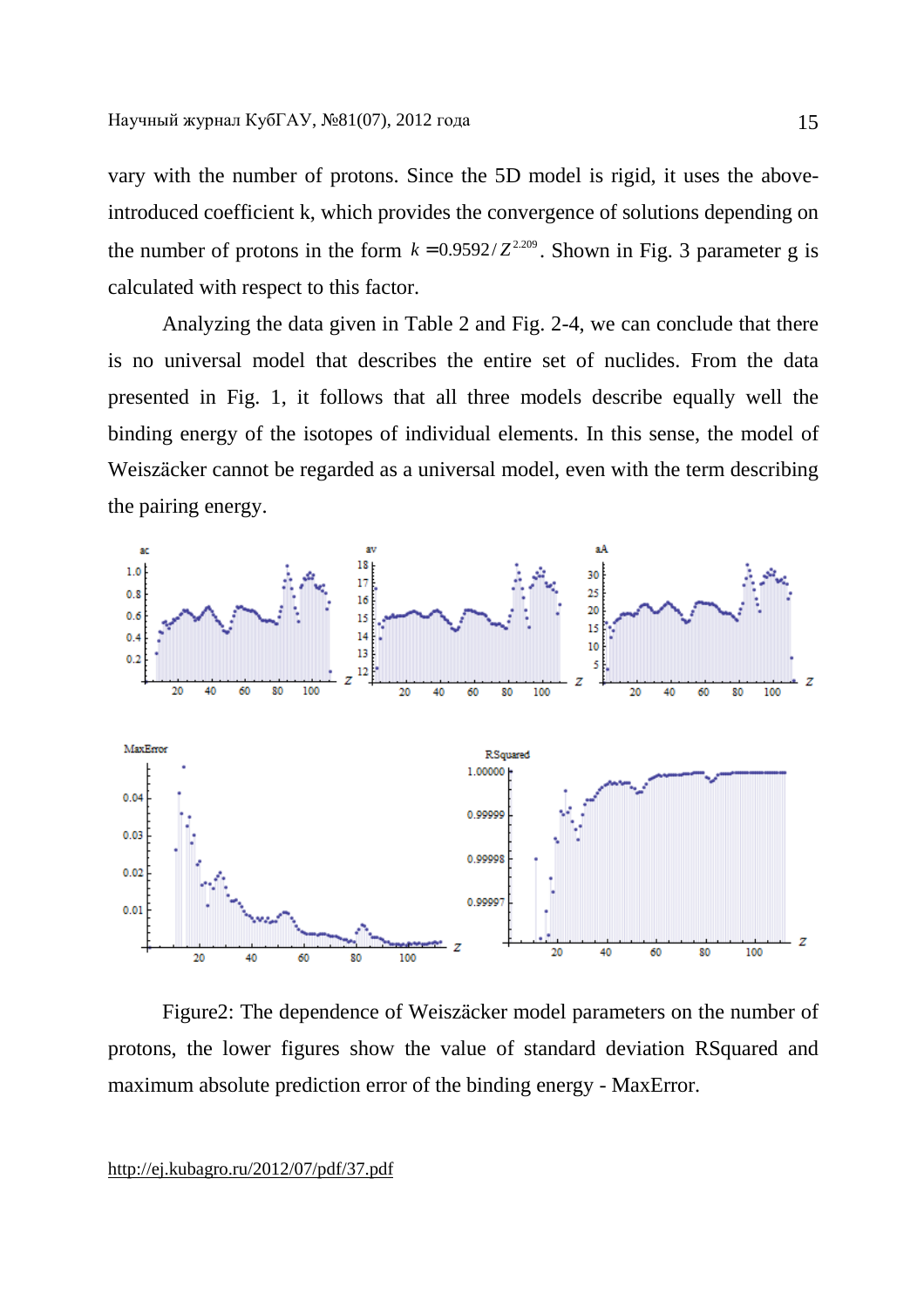Note the similarity in the behavior of parameters of three models: the parameters reach extreme values at the same or similar values of Z - Table 3. These results indicate the presence of nuclear structure, but the point of extremes do not coincide with the magic numbers of protons - 2, 8, 20, 28, 50, 82, as defined in the standard nuclear shell model [3-6]. A similar result was obtained in [11], in which the local parameters 5D model depending on the number of neutrons have been calculated. As it turned out, the number of neutrons corresponding to the extreme values of the parameters of the model 5D, close to the magic numbers, but nowhere with them do not match.



Figure 3: The dependence of the parameters of the 5D model on the number of protons.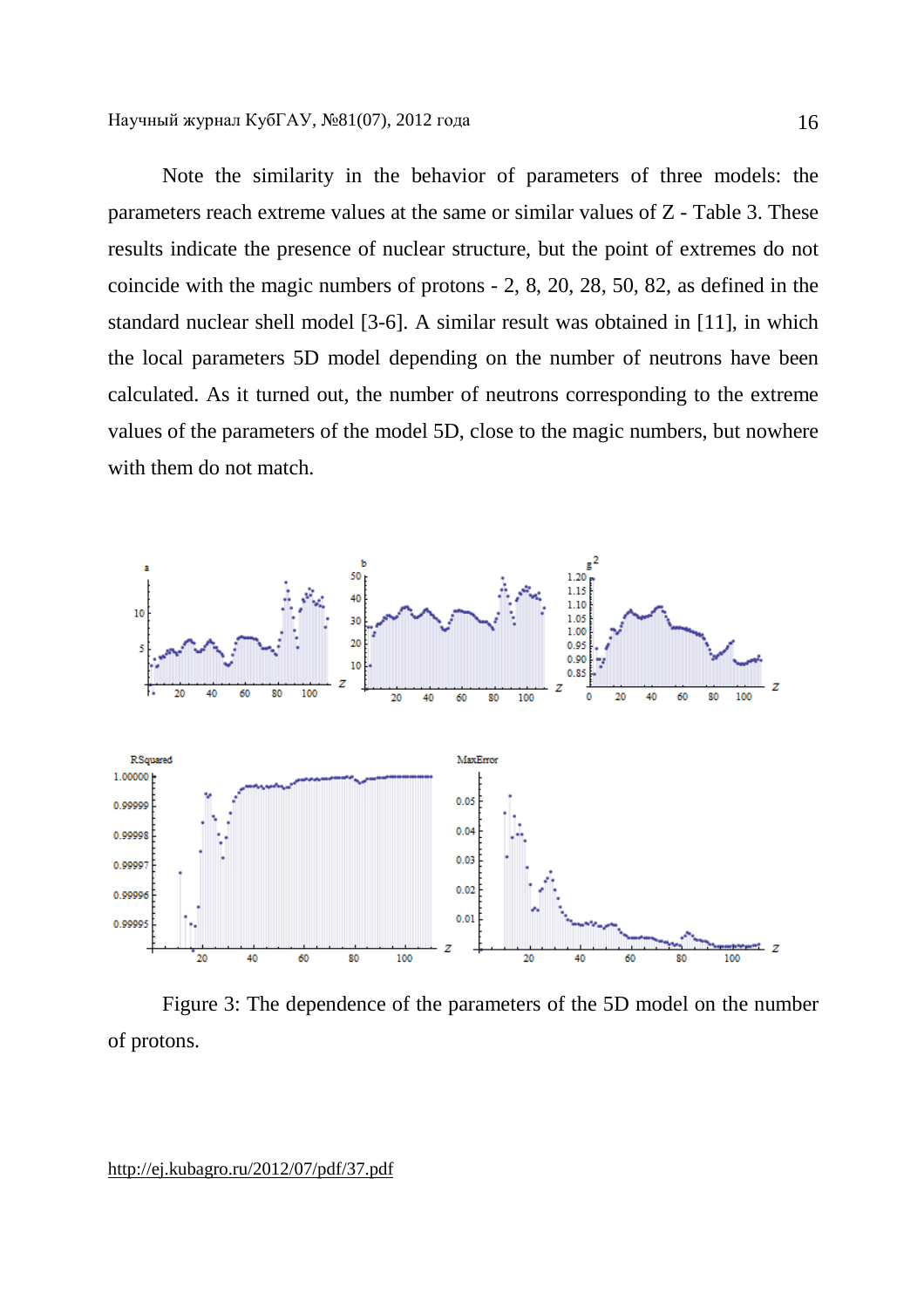In this regard, we note in Table 3 and Fig. 2-4 three points that fall on the elements  $Z = 31,32,85$  - Ga (Gallium), Ge (germanium), At (astatine). Gallium and germanium were predicted by Mendeleev in 1870 and discovered in 1875 and 1885, respectively. Astatine predicted by Mendeleev was artificially synthesized only in 1940. Note three extreme coinciding with the  $Z = 26, 79, 92$  - Fe (iron), Au (gold) and U (uranium). There is no doubt that the iron is clearly identified in nature and has long been used in human practice. The role of gold and uranium in human history cannot be overestimated. It is also interesting that only in the 5D model, the binding energy of one of the extremes have the element with proton number  $Z = 26$  - iron.



Figure 4: The dependence of the parameters of the information model on the number of protons.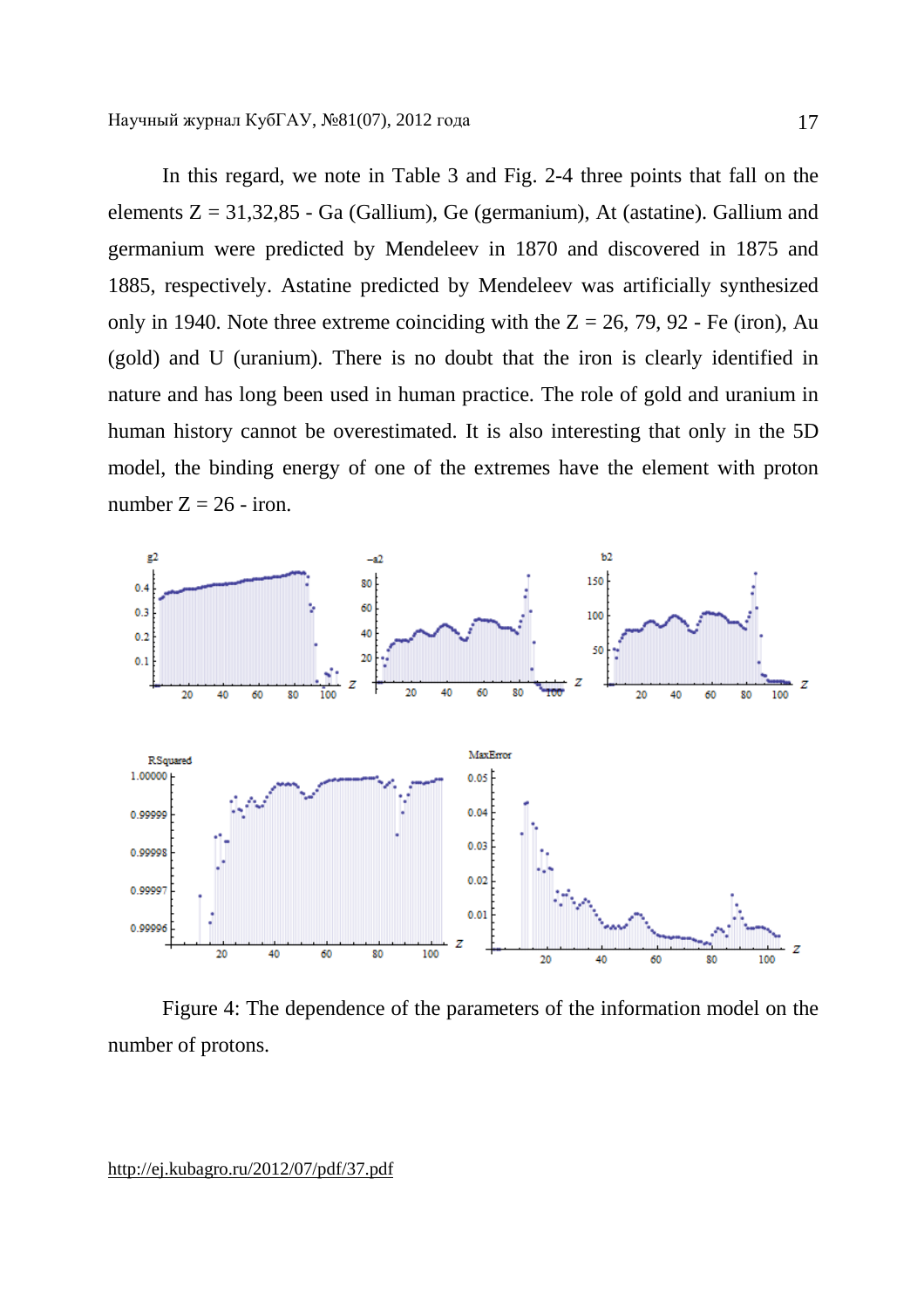| z  | a          | b       | a1         | b1      | av      | aA      |
|----|------------|---------|------------|---------|---------|---------|
| 5  | $-2.52089$ | 23.6371 | $-14.204$  | 39.0915 | 13.8749 | 12.7719 |
| 18 | -4.20688   | 31.1873 | $-34.0293$ | 77.7887 | 15.1715 | 18.6967 |
| 25 |            |         | -42.4793   | 93.1508 | 15.4076 | 21.8633 |
| 26 | $-6.28165$ | 36.6336 |            |         |         |         |
| 31 | -4.63175   |         | $-38.5366$ | 85.1258 |         | 19.6222 |
| 32 |            | 32.0235 |            |         | 15.0928 |         |
| 38 | $-6.30199$ | 35.6495 | $-47.6848$ | 100.826 | 15.5158 | 22.3972 |
| 49 | $-2.64241$ | 26.2272 | $-34.8193$ | 76.8483 | 14.3553 | 16.9268 |
| 58 | $-6.77462$ | 34.9917 | $-51.8113$ | 105.447 | 15.4913 | 22.5949 |
| 79 | $-4.11711$ | 26.7572 | $-40.1393$ | 81.9009 | 14.4327 | 17.367  |
| 85 | $-14.341$  | 49.3045 | $-87.2432$ | 162.142 | 18.0281 | 32.8569 |
| 92 | -5.29195   | 28.9599 | 4.6173     | 7.29986 | 14.5418 | 19.9757 |

Table 3: Extreme values of the model parameters

We can assume that there is a version of the periodic table, in which periods are associated with the trend shown in Fig. 2-4 and in Table 2. These results suggest that the periodic properties of the nuclei of atomic elements depend on the number of protons (charge), in line with the modern formulation of the periodic law [14]. It has been previously established [11] that the periodic properties of nuclei depend on the number of neutrons, which is reflected in the original formulation of Mendeleev's periodic law. The Appendix gives the texts of programs to calculate the model parameters depending on the number of neutrons - Fig. 5-6.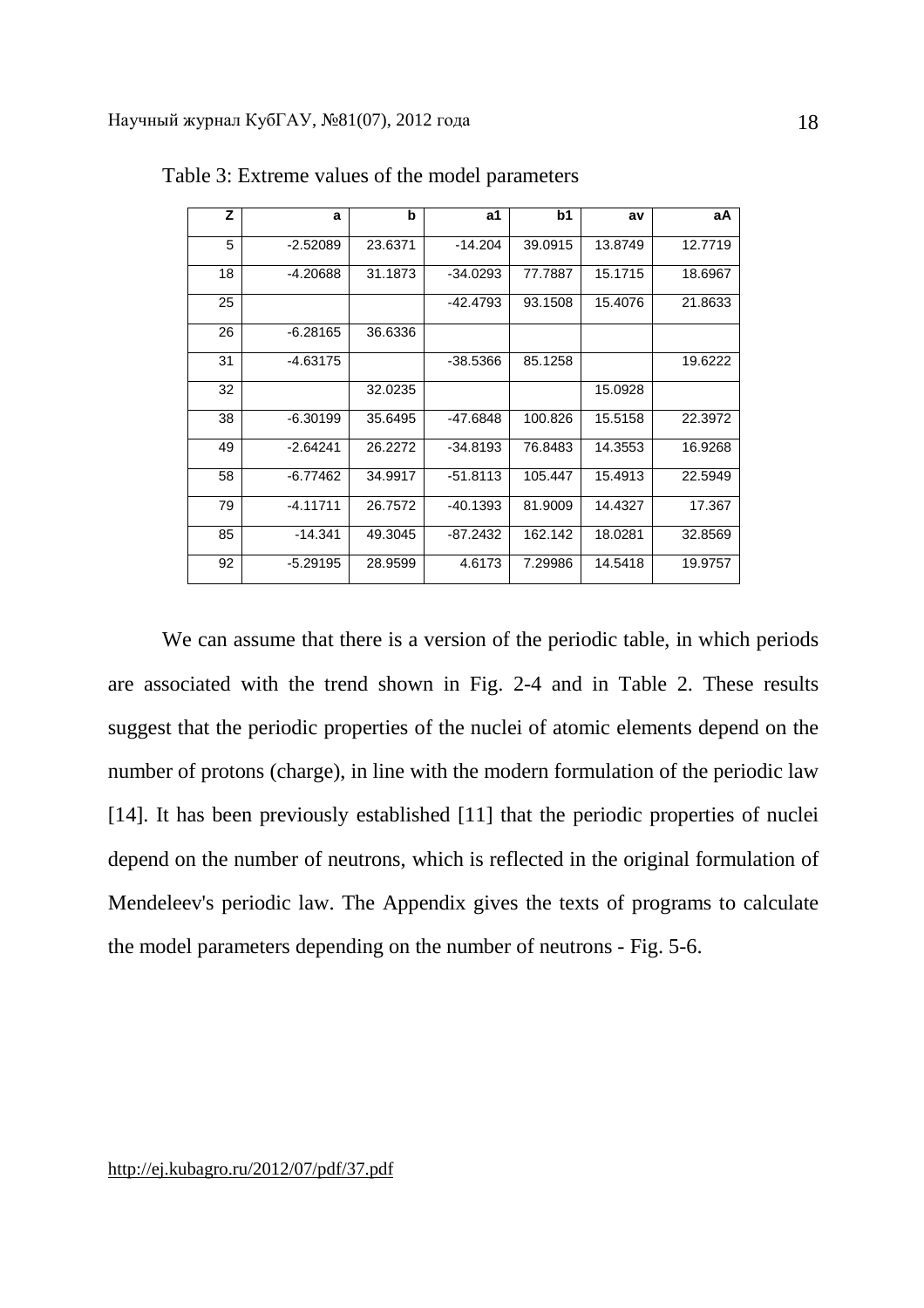

Figure 5: The dependence of Weiszäcker model parameters on the number of neutrons, the lower figures show the value of standard deviation and maximum absolute prediction error of the binding energy.

Model (24) used in this case without change and 5D model takes the form

$$
E_b / A = a + \frac{bZ^2 / A}{\sqrt{(Z^2 + 1)(1 + k(gZ)^2)}}
$$
 (27)

Since the 5D model is rigid, it uses a numerical coefficient k, which provides the convergence of solutions depending on the number of neutrons in the form  $k = 0.0025 - 0.0003 \ln N$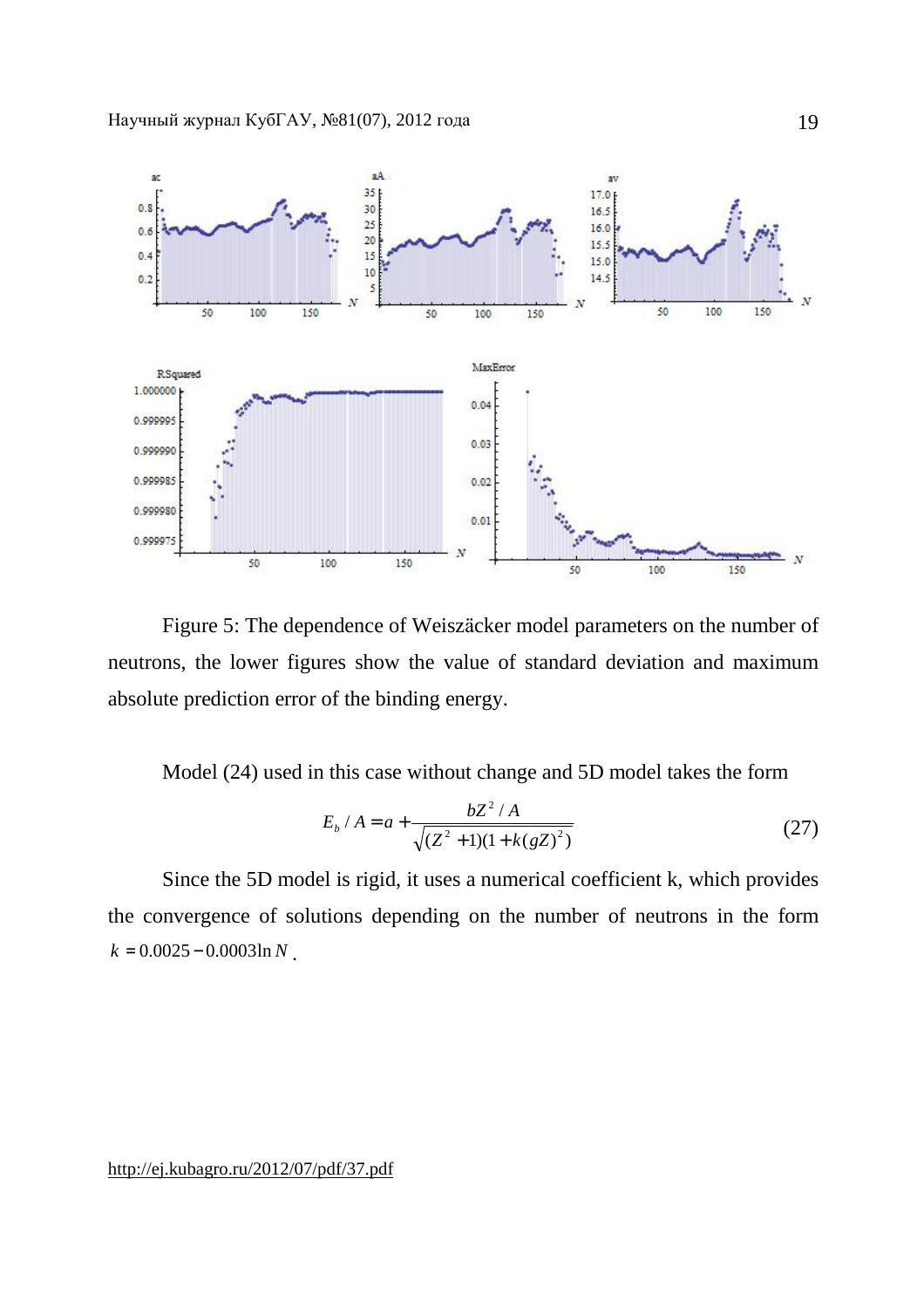

Figure 6: The dependence of the parameters of the 5D model on the number of neutrons.

The data presented in Fig. 5 that the Weiszäcker model parameters depend on the number of neutrons, and these dependencies are not monotonic, which indicates the presence of nuclear structure. Thus, we have shown that the binding energy of all known nuclides can be described approximately with the same accuracy by any of three models (24)-(26). This means that the nucleus can be regarded as a charged liquid drop (Weiszäcker model), and as a set of shielded "clean" protons in the five-dimensional space [10-11], and as a statistical (information) system [12].

Note that the droplet model of the nucleus had a large development in the 30- 50s of last century. On the other hand, 5D model is theoretically justified by Kaluza [15], Einstein [16-19], Pauli and Einstein [20], Rumer [21], Dzhunushaliev [22], and in our papers [9-11] as well. The information model of the nucleus also has a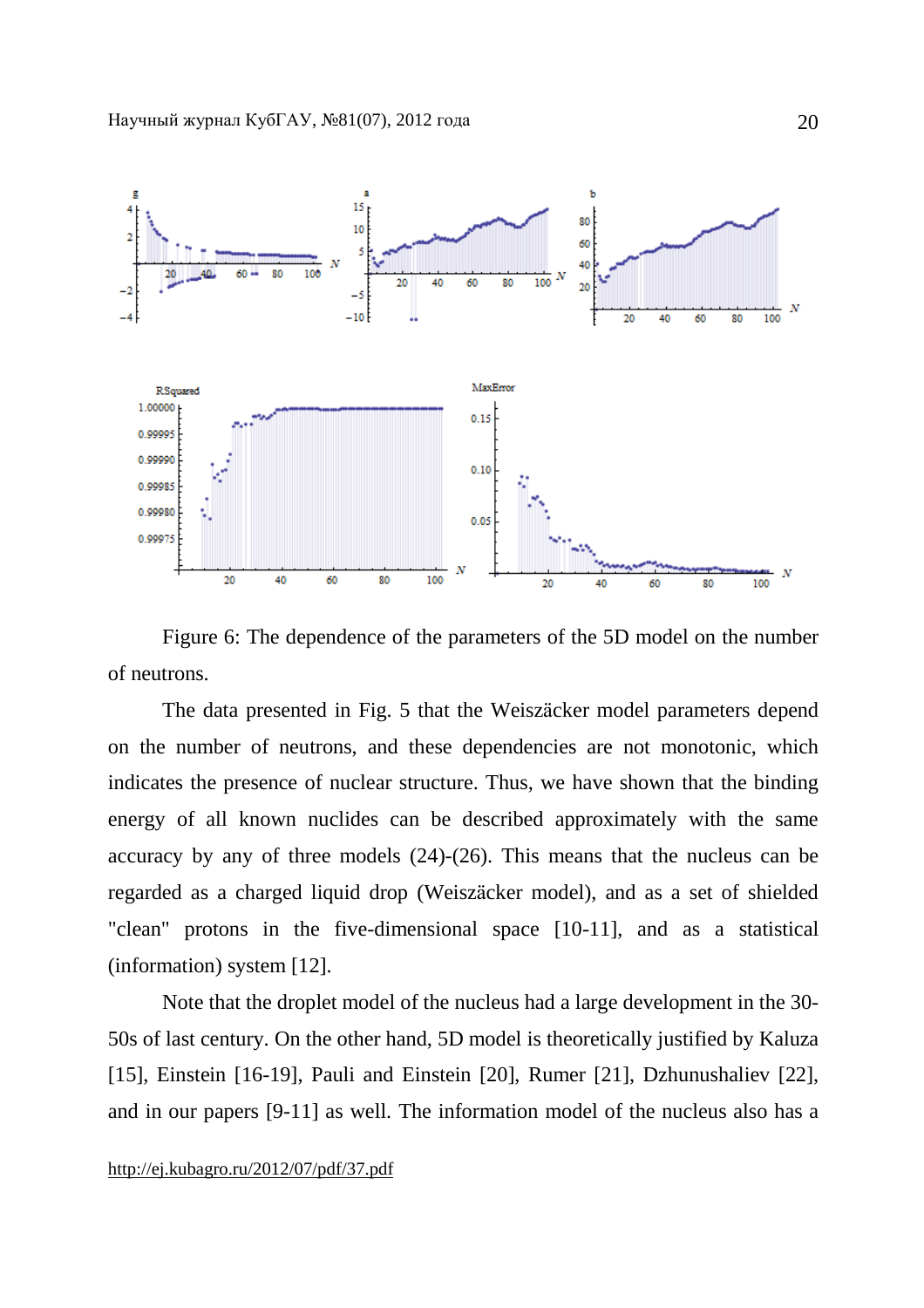great potential in terms of its expansion, taking into account the spin angular momentum and other quantum numbers, as well as quantum chaos [6-7, 23-24].

*The author expresses his gratitude to Professor VD Dzhunushaliev and Professor EV Lutsenko for useful discussions.* 

# **References**

- 1. Менделеев Д. И., Периодический закон. Основные статьи. М.: Изд-во АН СССР, 1958, с. 111.
- 2. Iwanenko, D.D. The neutron hypothesis// Nature, **129,** 1932, 798.
- 3. Иваненко Д.Д., Периодическая система химических элементов и атомное ядро // Д.И.Менделеев. Жизнь и труды, АН СССР, М., 1957, с.66-100.
- 4. Гейзенберг В. Замечания к теории атомного ядра// УФН (1), 1936.
- 5. Maria Goeppert-Mayer. On Closed Shells in Nuclei/ DOE Technical Report, Phys. Rev. Vol. 74; 1948. II DOE Technical Report, Phys. Rev. Vol. 75; 1949
- 6. P. Leboeuf. Regularity and chaos in the nuclear masses/ Lect. Notes Phys. 652, Springer, Berlin Heidelberg 2005, p.245, J. M. Arias and M. Lozano (Eds.).
- 7. Jorge G. Hirsch, Alejandro Frank, Jose Barea, Piet Van Isacker, Victor Velazquez. Bounds on the presence of quantum chaos in nuclear masses//Eur. Phys. J. A 25S1 (2005) 75-78
- 8. Wolfram Mathematica 8// <http://www.wolfram.com/mathematica/>
- 9. Трунев А.П. Фундаментальные взаимодействия в теории Калуцы-Клейна// Научный журнал КубГАУ. – Краснодар: КубГАУ, 2011. – №07(71). С. 502 – 527. – Режим доступа:<http://ej.kubagro.ru/2011/07/pdf/39.pdf>
- 10. A. P. Trunev. The structure of atomic nuclei in Kaluza-Klein theory // Политематический сетевой электронный научный журнал Кубанского государственного аграрного университета (Научный журнал КубГАУ) [Электронный ресурс]. – Краснодар: КубГАУ, 2012. – №02(76). С. 862 – 881. – Режим доступа: <http://ej.kubagro.ru/2012/02/pdf/70.pdf>
- 11. Трунев А.П. Ядерные оболочки и периодический закон Д.И. Менделеева// Политематический сетевой электронный научный журнал Кубанского государственного аграрного университета (Научный журнал КубГАУ) [Электронный ресурс]. – Краснодар: КубГАУ, 2012. – №05(79). С. 414 – 439. – Режим доступа: <http://ej.kubagro.ru/2012/05/pdf/29.pdf>
- 12. Луценко Е.В. Количественная оценка уровня системности на основе меры информации К. Шеннона (конструирование коэффициента эмерджентности Шеннона) / Е.В. Луценко // Политематический сетевой электронный научный журнал Кубанского государственного аграрного университета (Научный журнал КубГАУ) [Электронный ресурс]. – Краснодар: КубГАУ, 2012. – №05(79). С. 249 – 304. – Режим доступа:<http://ej.kubagro.ru/2012/05/pdf/18.pdf>
- 13. Marselo Alonso, Edward J. Finn. Fundamental University Physics. III Quantum and Statistical Physics. – Addison-Wesley Publishing Company, 1975.
- 14. A. Van den Broek. The Number of Possible Elements and Mendeléff's "Cubic" Periodic System// *Nature* **87** (2177), 1911.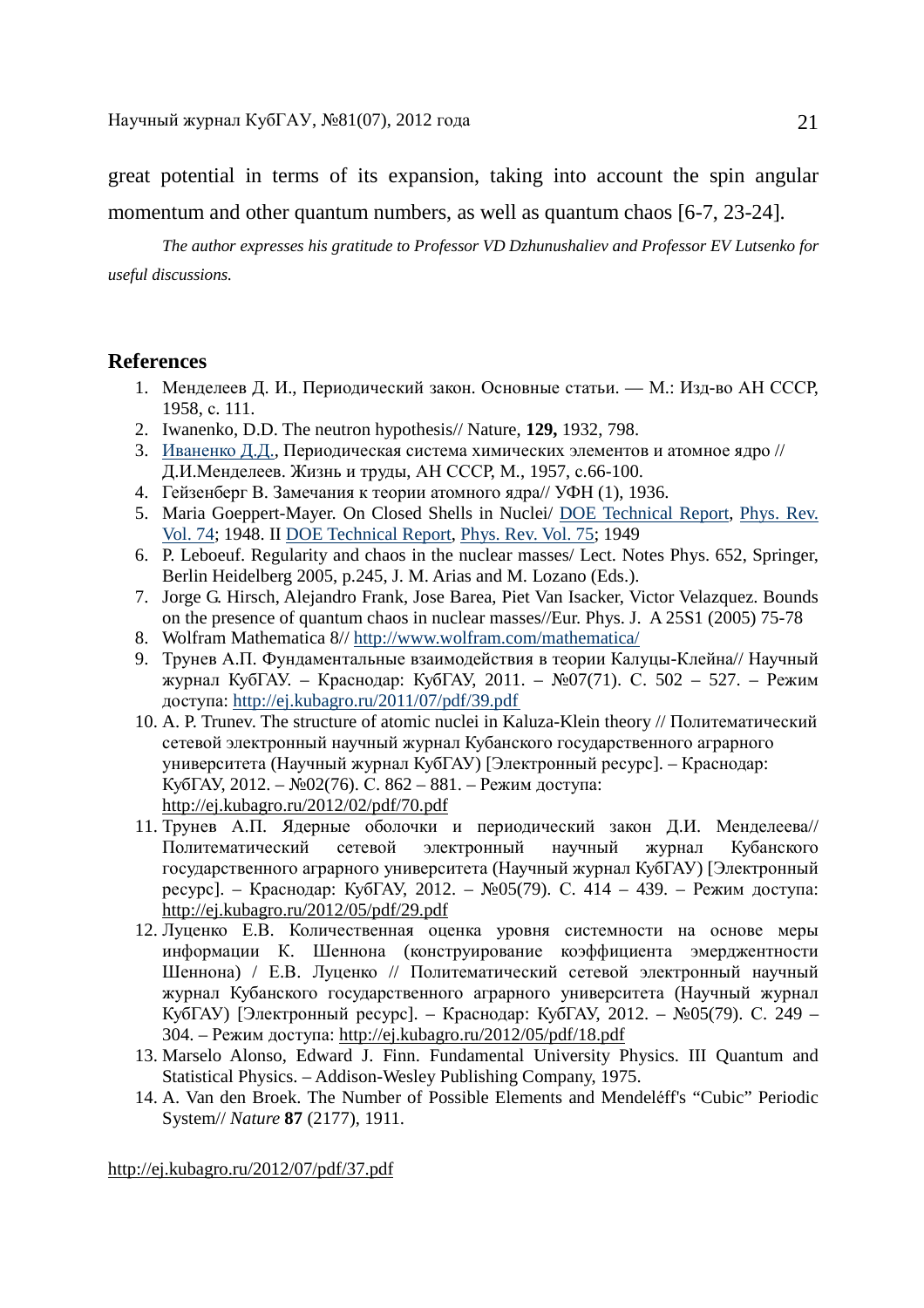- 15. Kaluza, Theodor. Zum Unitätsproblem in der Physik. Sitzungsber. Preuss. Akad. Wiss. *Berlin. (Math. Phys.)* **1921**: 966–972.
- 16. Альберт Эйнштейн. К теории связи гравитации и электричества Калуцы II. (см. Альберт Эйнштейн. Собрание научных трудов. Т. 2. – М., Наука, 1966)
- 17. Альберт Эйнштейн, В. Баргман, П. Бергман. О пятимерном представлении гравитации и электричества (см. Альберт Эйнштейн. Собрание научных трудов. Т. 2. – М., Наука, 1966 статья 121).
- 18. Альберт Эйнштейн. Собрание научных трудов. Т. 2. М., Наука, 1966, статья 122.
- 19. A. Einstein, P. Bergmann. Generalization of Kaluza's Theory of Electricity// Ann. Math., ser. 2, 1938, 39, 683-701 (см. Альберт Эйнштейн. Собрание научных трудов. Т. 2. – М., Наука, 1966)
- 20. Einstein A., Pau1i W.— Ann of Phys., 1943, v. 44, p. 131. (см. Альберт Эйнштейн. Собрание научных трудов. Т. 2. – М., Наука, 1966, статья 123).
- 21. Ю. Б. Румер. Исследования по 5-оптике. М., Гостехиздат,1956. 152 с.
- 22. V. Dzhunushaliev. Wormhole solutions in 5D Kaluza-Klein theory as string-like objects// arXiv:gr-qc/0405017v1
- 23. Vladimir Zelevinsky. Quantum Chaos and nuclear structure// Physica E, 9, 450-455, 2001.
- 24. Alexander P. Trunev. Binding energy bifurcation and chaos in atomic nuclei// Политематический сетевой электронный научный журнал Кубанского государственного аграрного университета (Научный журнал КубГАУ) [Электронный ресурс]. – Краснодар: КубГАУ, 2012. – №05(79). С. 403 – 413. – Режим доступа:<http://ej.kubagro.ru/2012/05/pdf/28.pdf>, 0,688 у.п.л.

# **Appendix**

### Source code for calculating the Weiszäcker model parameters in Table 2:

Do[model = av - 17.23\*(Z + x)^(-1/3) + ac\*(Z\*Z)\*(Z + x)^(-4/3) + aA\*((x - Z)^2)\*(Z + x)^(-2);

Eb = Table[IsotopeData[#, prop], {prop, {"NeutronNumber", "BindingEnergy"}}] & /@ IsotopeData[Z];

nlm = FindFit[Eb, model, {{ av, 15.5}, {ac, -.628528}, {aA, -22.03}}, x]; Print[Z, nlm], {Z, 1, 118}]

# Source code for the comparison of three models - Fig. 1:

 $Z = 78$ ; k = 0.000049;

Eb = Table[IsotopeData[#, prop], {prop, {"NeutronNumber", "BindingEnergy"}}] & /@ IsotopeData[Z];

nlm = NonlinearModelFit[Eb,  $a + b^{*}(x^{*}x/(Z^{*}1. + x))^{*}((x^{2} + 1)^{*}(1 + k^{*}(q^{*}x)^{2}))^{2}(-.5)$ ,  $\{a, b, q\}$ , x];

```
nlm1 = NonlinearModelFit[Eb, av - 17.23*(Z + x)^(-1/3) - ac*(Z*Z)*(Z + x)^(-4/3) - aA*((x - Z)^2)*(Z + x)^(-2) , {av, ac, aA}, x];
```
nlm2 = NonlinearModelFit[Eb,  $a2 + b2^{*}(x/(2^{*}1. + x))^{*}(-\text{Log}[x/(2^{*}1. + x)] + g2)$ ,  $\{a2, b2, g2\}$ ,  $x$ ];

Show[ListPlot[Eb], Plot[{nlm[x], nlm1[x], nlm2[x]}, {x, 1., 180.}, PlotStyle -> {Red, Green, Blue}], Frame -> True,

FrameLabel -> {N, "Eb/A, MeV"}]

Source code for calculating the Weiszäcker model parameters depending on

### the number of protons (Fig. 2):

par =  ${0.}$ ; para =  ${0.}$ ; parc =  ${0.}$ ; RSq =  ${1.}$ ; MaxEr =  ${0.}$ ; Dol Eb = DeleteCases(Table[IsotopeData[#.prop], {prop, {"NeutronNumber", "BindingEnergy"}}] & /@ IsotopeData[Z], {\_, Missing["Unknown"]}];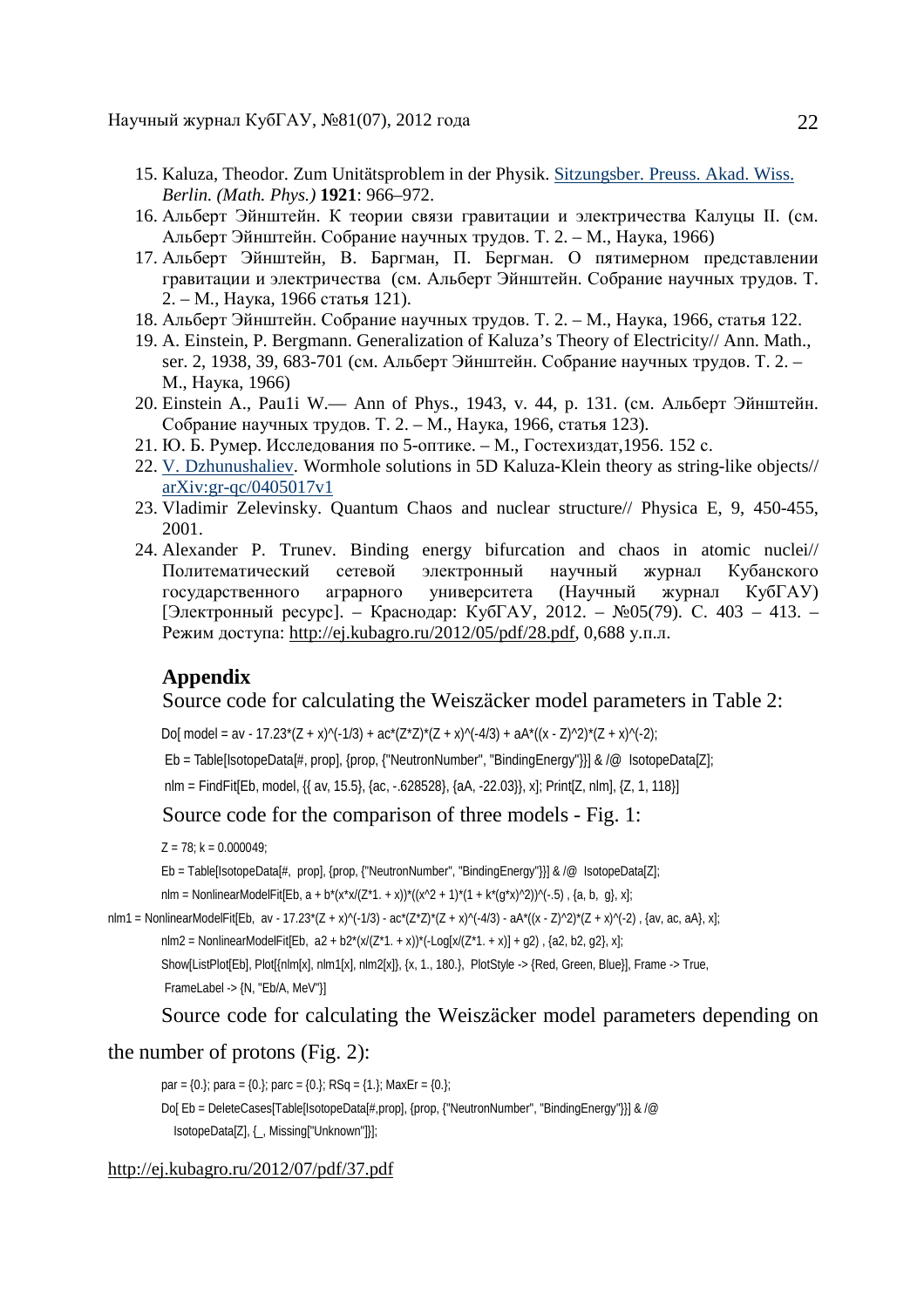nlm = NonlinearModelFit[Eb, av - 17.23\*(Z + x)^(-1/3) - ac\*(Z\*Z)\*(Z + x)^(-4/3) - aA\*((x - Z)^2)\*(Z + x)^(-2) , {av, ac, aA}, x];

RSq = {RSq, nlm["RSquared"]} // Flatten;

MaxEr = {MaxEr, Last[Sort[nlm["MeanPredictionErrors"]]]} // Flatten;

para = {para, av /. nlm["BestFitParameters"]} // Flatten;

parc = {parc, ac /. nlm["BestFitParameters"]} // Flatten;

par =  $\{par, aA / . nIm["BestFitParameters"] \}$  // Flatten,  $\{Z, 2, 112\}$ 

ListPlot[par, Filling -> Axis, AxesLabel -> {Z, aA},

ImageSize -> {200, 200}] ListPlot[para, Filling -> Axis,

AxesLabel -> {Z, av}, ImageSize -> {200, 200}] ListPlot[parc,

Filling -> Axis, AxesLabel -> {Z, ac}, ImageSize -> {200, 200}]

ListPlot[RSq, Filling -> Axis, AxesLabel -> {Z, "RSquared"},

ImageSize -> {300, 300}, DataRange -> Automatic] ListPlot[MaxEr,

Filling -> Axis, AxesLabel -> {Z, "MaxError"},

ImageSize -> {300, 300}, DataRange -> Automatic]

# Source code for calculating the Weiszäcker model parameters depending on the number of neutrons (Fig. 5):

```
par = \{.0\}; para = \{.0\}; parc = \{.0\};
Do[model = av - 17.23*(nn + x)^(-1/3) - ac*(x*x)*(nn + x)^(-4/3) -aA^*((x - nn)^2)^*(x + nn)^(-2) ;
Eb = DropCases[DeleteCases[ 
    Table[{a - z, z, IsotopeData[{z, a}, "BindingEnergy"]}, {z, 1, 
      118}, {a, 
      IsotopeData[#, "MassNumber"] & /@ IsotopeData[z]}], {_, 
    Missing["Unknown"]}] // Flatten[#, 1] &, \{\text{nn}, \_ , \_ \}],
  None, {1}]; 
nlm = FindFit[Eb, model, {{ av, 15.5}, {ac, 0.628528}, {aA, 22.03}}, 
 x]; para = {para, av /. nlm} // Flatten;
parc = {parc, ac /. nlm} // Flatten; 
par = {par, aA /. nlm} // Flatten, {nn, 2, 175}] 
ListPlot[par, Filling -> Axis, AxesLabel -> {N, aA}] 
ListPlot[para, Filling -> Axis, AxesLabel -> {N, av}] 
ListPlot[parc, Filling -> Axis, AxesLabel -> {N, ac}]
```
Source code for calculating the dependence of 5D model parameters on the

## number of protons (Fig. 3):

par =  $\{0.\}$ ; para =  $\{0.\}$ ; parc =  $\{0.\}$ ; RSq =  $\{1.\}$ ; MaxEr =  $\{0.\}$ ; Do[ Eb = DeleteCases[Table[IsotopeData[#, prop], {prop, {"NeutronNumber", "BindingEnergy"}}] & /@ IsotopeData[Z], {\_, Missing["Unknown"]}]; nlm = NonlinearModelFit[Eb,  $a + b^{*}(x^{*}x/(Z^{*}1 + x))^{*}((x^{2} 2 +1)^{*}(1 + (0.9592/Z^{*}2.209)^{*}(q^{*}x)^{2}))^{(-1.5)}$ , {a, b, g}, x]; para = {para, -a /. nlm["BestFitParameters"]} // Flatten; RSq = {RSq, nlm["RSquared"]} // Flatten;